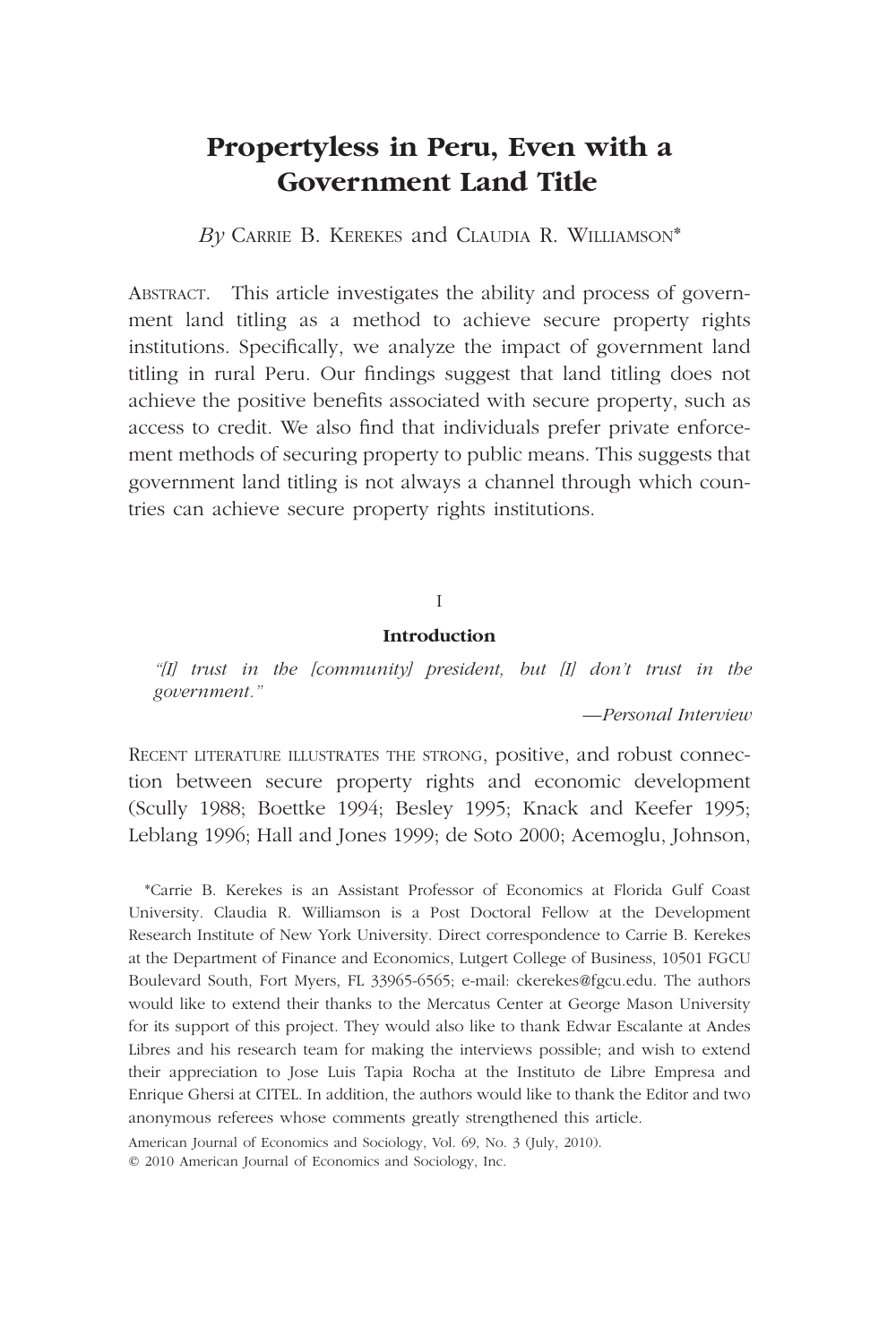# Table 1

| Property Rights Index by Quartile | Average Income per Capita |
|-----------------------------------|---------------------------|
| Top 25 Percent                    | \$32,994                  |
| 2nd Quartile                      | \$15,679                  |
| 3rd Quartile                      | \$7,665                   |
| Bottom 25 Percent                 | \$4.294                   |

# Security of Property and Income per Capita

*Source*: International Property Rights Index (2007).

and Robinson 2001, 2002; Landau 2003; Acemoglu and Johnson 2005; Kerekes and Williamson 2008). Table 1 shows this relationship between the security of property and the level of a country's income. The difference between the top 25 percent and the bottom 25 percent based on the property rights index is remarkable, a difference of over \$28,000 per capita. This basic table suggests that the security of property translates into real economic effects.<sup>1</sup>

Although there is relative consensus on the importance of property rights for economic growth and development, the question remains as to how to achieve secure property rights institutions. Economists understand that property rights are important for economic growth, but a large portion of the developing world fails to establish and maintain well-defined and secure property rights. This is partly due to a lack of understanding of how to achieve secure property rights institutions.

One method of achieving secure property rights is through government land titling, as advocated by Peruvian economist Hernando de Soto (2000). He emphasizes the importance of a written, formal, legal property rights system and the need to incorporate the informal, or extralegal, sector within the established legal sector. He argues that to best facilitate economic growth, an integrated system of standard legal titles is necessary. In short, de Soto believes that government codification of unarticulated, informal property rights is needed in order to realize the positive benefits associated with secure and well-defined property rights that promote economic development. Property titling is increasingly considered one of the most effective forms of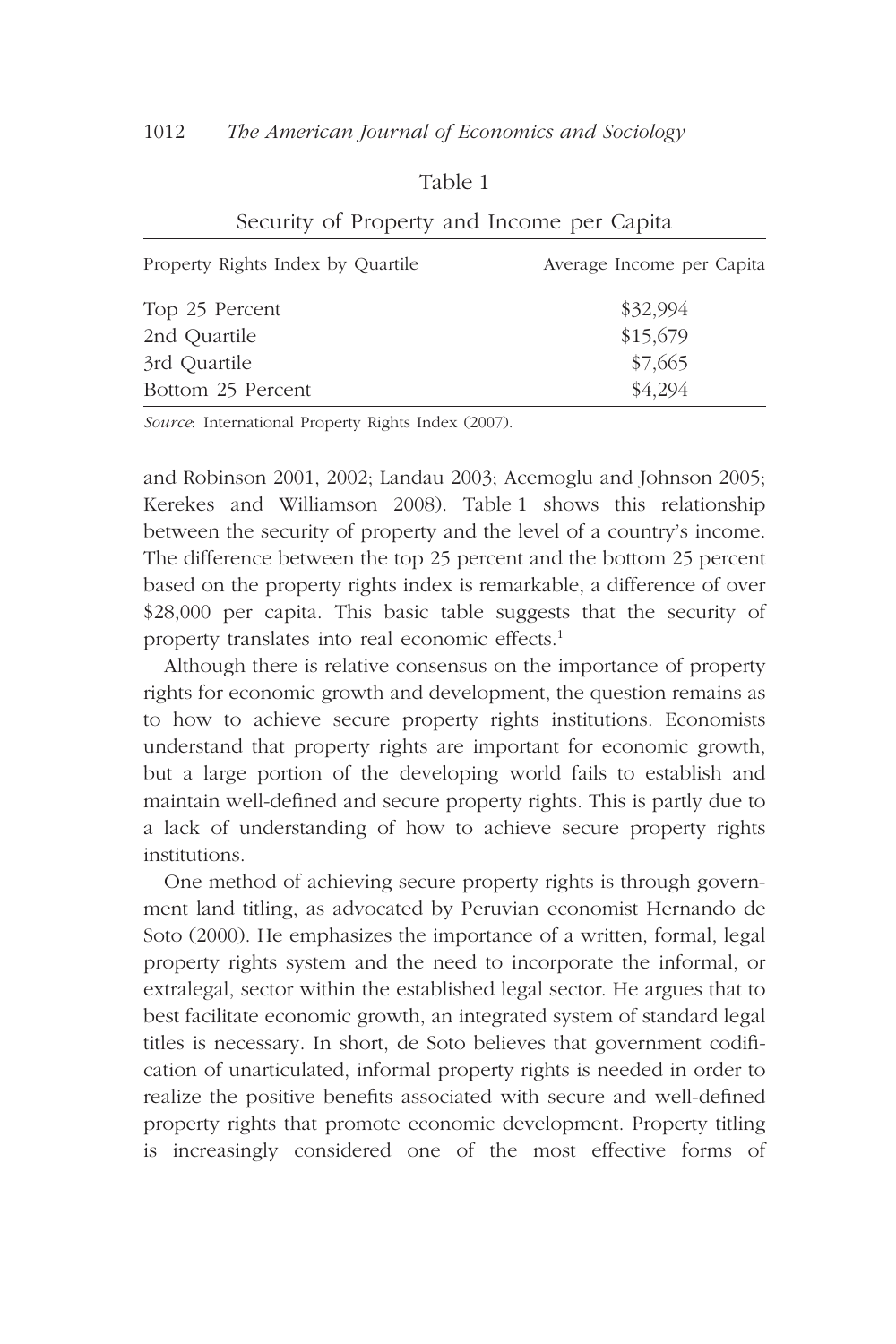government intervention (Binswanger, Deininger, and Feder 1995; Baharoglu 2002).

Specifically, de Soto (as well as other scholars) argues that a formal land titling system can generate the positive outcomes associated with secure property rights as formally outlined in Besley (1995). One mechanism, or channel, emphasized through which land titles provide the groundwork for property rights institutions is through the ability of owners to utilize their titled property as collateral to secure financing for investments. In addition, in order for a land titling program to achieve these positive effects, the complementary enforcement mechanism must exist to secure the rights; therefore, a legal government land title should be enforceable through public institutions, such as a court system. We view this argument as providing a specific hypothesis to examine the ability of land titling to achieve secure property rights. If secure property is achieved via land titling programs, then land titling should provide access to credit markets not previously attainable and access to enforcement of these rights as defined by the land titles.

Building from these theoretical predictions, we examine the ability and process of government land titling to achieve well-defined and secure property rights institutions. We specifically focus on the capacity for titles to provide access to credit to finance investments, and the public, as well as private, enforcement mechanisms that exist to define, establish, and enforce property rights. We recognize that land titles may influence other aspects important for development; however, we focus on the aforementioned channel and test this theoretical prediction as it is most emphasized in the literature. In order to undertake this investigation, we focus on Peru as a case study and utilize original survey data collected from fieldwork.

Peru is ideal for analysis for several reasons. First, Peru lacks secure property rights. According to the International Property Rights Index (Horst 2007), Peru's property rights score is 3.7 on a scale of 0 to 10, with 10 representing the highest security level. The average score worldwide is 5.3, placing Peru in the bottom 25 percent category and among the world's poorest countries.<sup>2</sup> Secondly, over the past 25 years, the Peruvian government has undertaken land titling in order to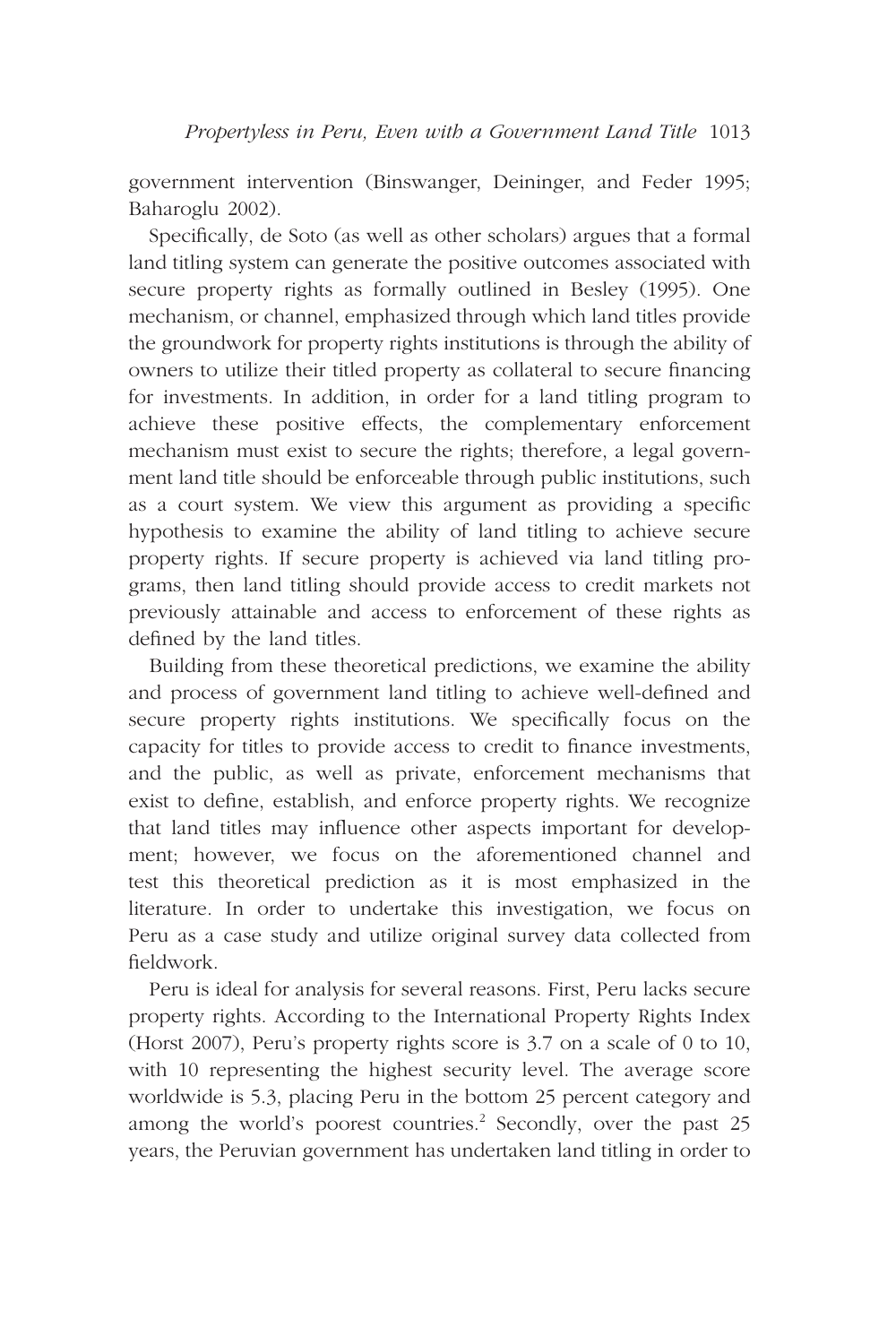improve its property rights institutions. Many of de Soto's ideas were adopted by the Peruvian government in shaping land reform; therefore, we explore these specific programs of government land titling and compare their intended effects, namely, access to credit, with actual outcomes.

As such, Peru is ideal for micro-level analysis to examine the question of how countries may achieve secure property rights. We attempt to answer this question by conducting individual interviews in rural communities surrounding Cusco. $3$  Due to a lack of quantitative data specific to this region, we rely on purely qualitative analysis. From these interviews, we attempt to further our understanding of the ability for land tilting to provide access to credit and to enforce property rights institutions.

Several recent papers examine the impact of land titling in Peru but focus on the urban areas within the country, including Lima, Peru's capital (Field 2003, 2005; Field and Torero 2004). These studies show a positive impact from government land titling in Peru's urban areas, for example, by providing access to credit and increasing investment. Our article is unique in that we examine rural areas in Peru in order to determine the impact of government land titling. From this examination we are able to compare these results with studies that analyze the impact of Peruvian land titling in urban areas. We also compare our results to studies that investigate the impact of land titling in rural areas from other countries. These comparisons can provide specific insight into the ability of a formal property rights institution, government land titling, to achieve positive, significant, and consistent results. In our study, we also distinguish between defining property rights and enforcing property rights, a clear distinction that is currently lacking in the literature.

Our findings suggest that land titling in rural Peru does not achieve its intended effects. Specifically, we find that a government land title is not sufficient as collateral to guarantee a loan. In addition, we also find that in the presence of government land titles the enforcement of property rights is not achieved through public institutions. Rather, private mechanisms arise for the enforcement of property rights. This suggests that government land titling may not be the guarantee to achieve secure property rights institutions.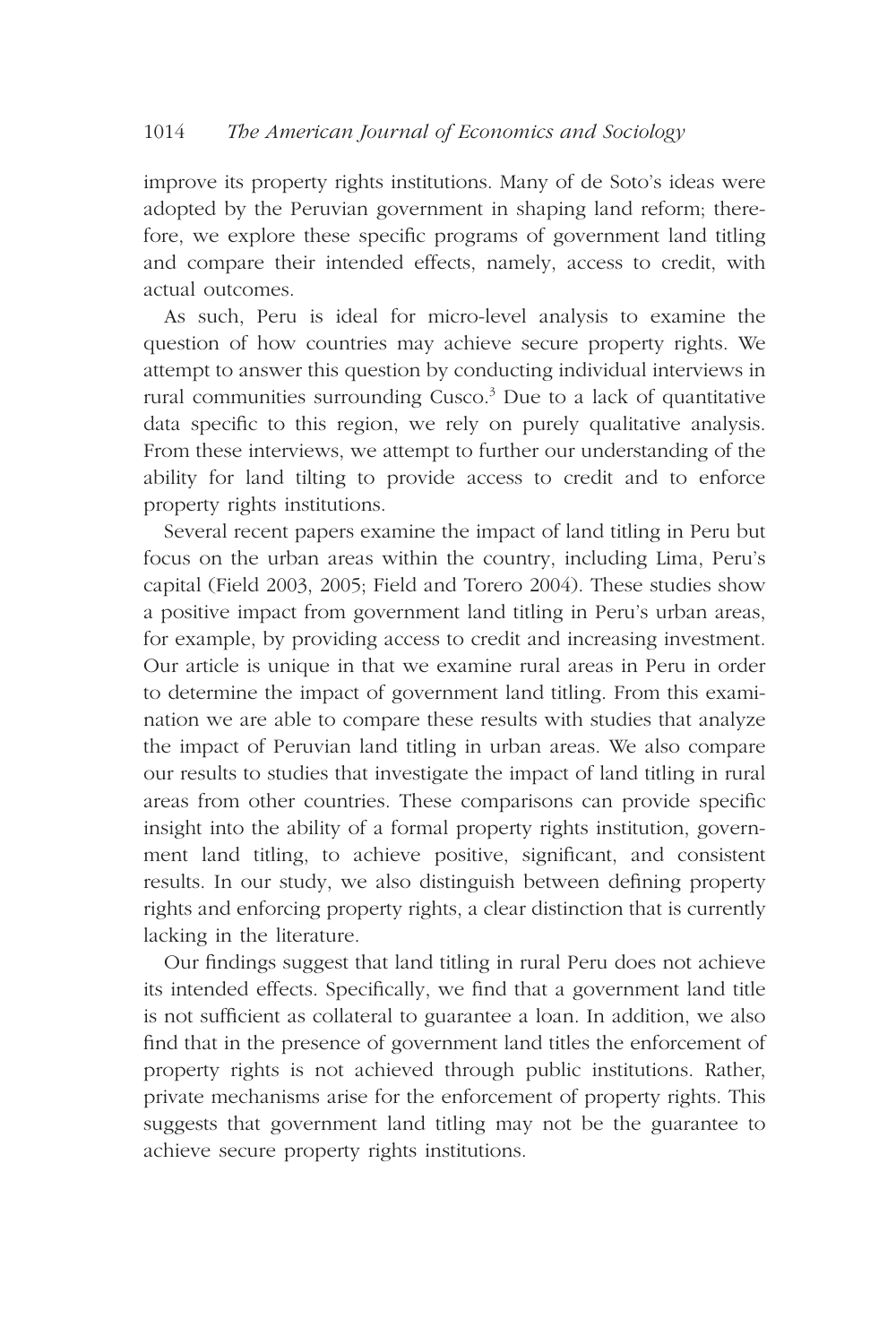The remainder of the article is organized as follows. Section II presents a theoretical framework in order to analyze the implications and provide predictions of land titling programs. Section III focuses on Peru's experience with government land titling. This section includes a brief overview of Peru's titling programs and a detailed analysis of both the ability to use a title for collateral to secure a loan and the enforcement methods used to secure property. Section IV concludes.

#### II

## **Theoretical Framework**

BEFORE WE CAN ANALYZE THE IMPACT OF LAND TITLING, we briefly outline the conceptual link between land titling, access to credit, and secure property rights institutions. The underlying reasoning for titling programs stems from the evolutionary theory of property rights where customary land rights transform into a formalized system as a result of relative price changes (Demsetz 1967; North and Thomas 1973). It is commonly viewed that the state can facilitate these changes through a titling system. More specifically, titling can protect agents' economic rents and bring previously excluded households into the formal credit markets. Therefore, titling may generate the positive outcomes associated with well-defined and secure property rights institutions through increasing access to collateral and providing an avenue for the security and protection of property.

De Soto (2000) presents a specific mechanism for which property rights lead to increases in capital and thus increases in economic development. The lack of secure, formally titled land impedes the poor from collateralizing the land to obtain a loan to undertake investments. A formal titling system can reduce the costs of knowing the economic quality of assets, as well as inform banks about the lenders' potential risks. For de Soto, the process of transforming "dead capital" into capital accumulation is only possible if the government reduces the costs of formal titling.

Holden (1997) also argues that the lack of formally documented property in the developing world is a significant cause of the widespread inability of the poor to access formal credit markers due to insufficient collateral. The untitled property cannot be used as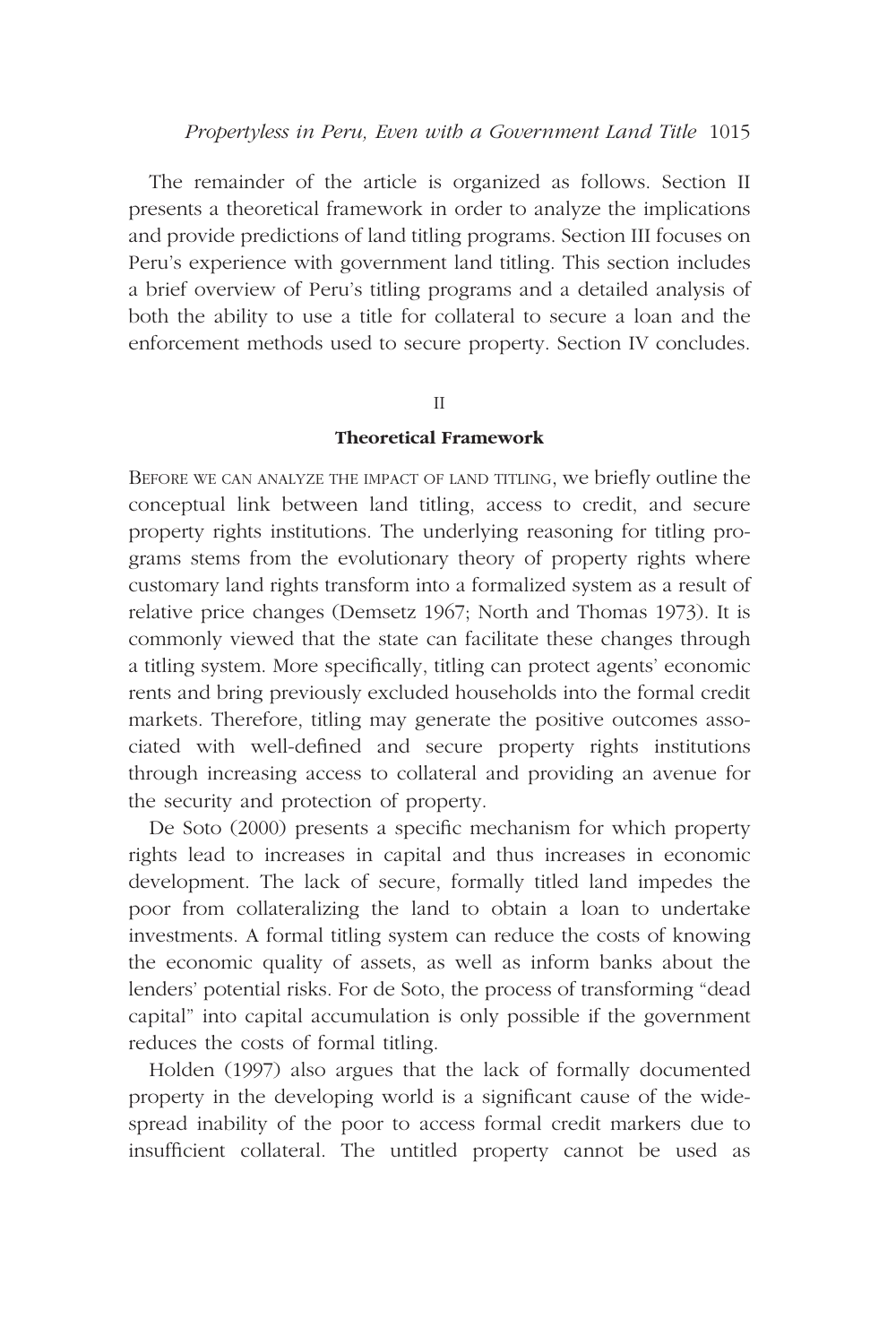adequate collateral to offer the lender as a warranty for their loan (Hoff and Stiglitz 1990). Besley (1995) and Feder (1985) provide a formal outline between credit access and property rights where titles reduce transactions costs between the lender and the borrower by lowering the risk of loss and the costs of ownership verification. This increases the net value of the land, generating its ability to be used as collateral for a loan. It should be emphasized that in order for the full benefits of land titling to be realized the state must not only define the land through issuing titles, but also enforce these newly defined rights.

Recent papers examine these effects of land titling programs on economic development, without the emergence of a general consensus as to the effectiveness of these programs. Several studies conclude that land titles positively influence the level of investment (Feder, Onchan, Chalamwong, and Hongladarom 1988; Banerjee, Gertler, and Ghatak 2002; Do and Iyer 2003; Field 2005). On the contrary, Kimuyu (1994), Place and Migot-Adholla (1998), and Firmin-Sellers and Sellers (1999) find that land titling does not significantly increase the level of investment and capital formation. This claim is also supported by Atwood (1990), Brasselle, Gaspart, Platteau (2002), and Place and Otsuka (2001). These articles conclude that informal, local mechanisms of order do provide basic incentives for small-scale investment. In addition, these local rights may be less costly and wasteful than formal land titling; $<sup>4</sup>$  hence, no need for state intervention.</sup>

Field (2005) detects increases in housing investment due to land titling, but the majority of this investment is financed without credit. We interpret this finding as an indication that government land titling does not necessarily increase access to credit. However, several other papers find that a land title does improve access to agricultural credit by the ability to use land as collateral (Carter and Wiebe 1994; Lopez and Romano 2000; Alston, Libecap, and Mueller 1999). In addition, Field and Torero (2004) conclude that land titling in Peru is related to increases in loan approval rates from the public sector bank for housing construction materials. However, they find no increases in loan approval rates from private financial institutions. In our view, this suggests that land titles do not provide sufficient collateral to increase the loan approval rate from a private institution, and therefore do not provide adequate access to credit. These inconclusive results are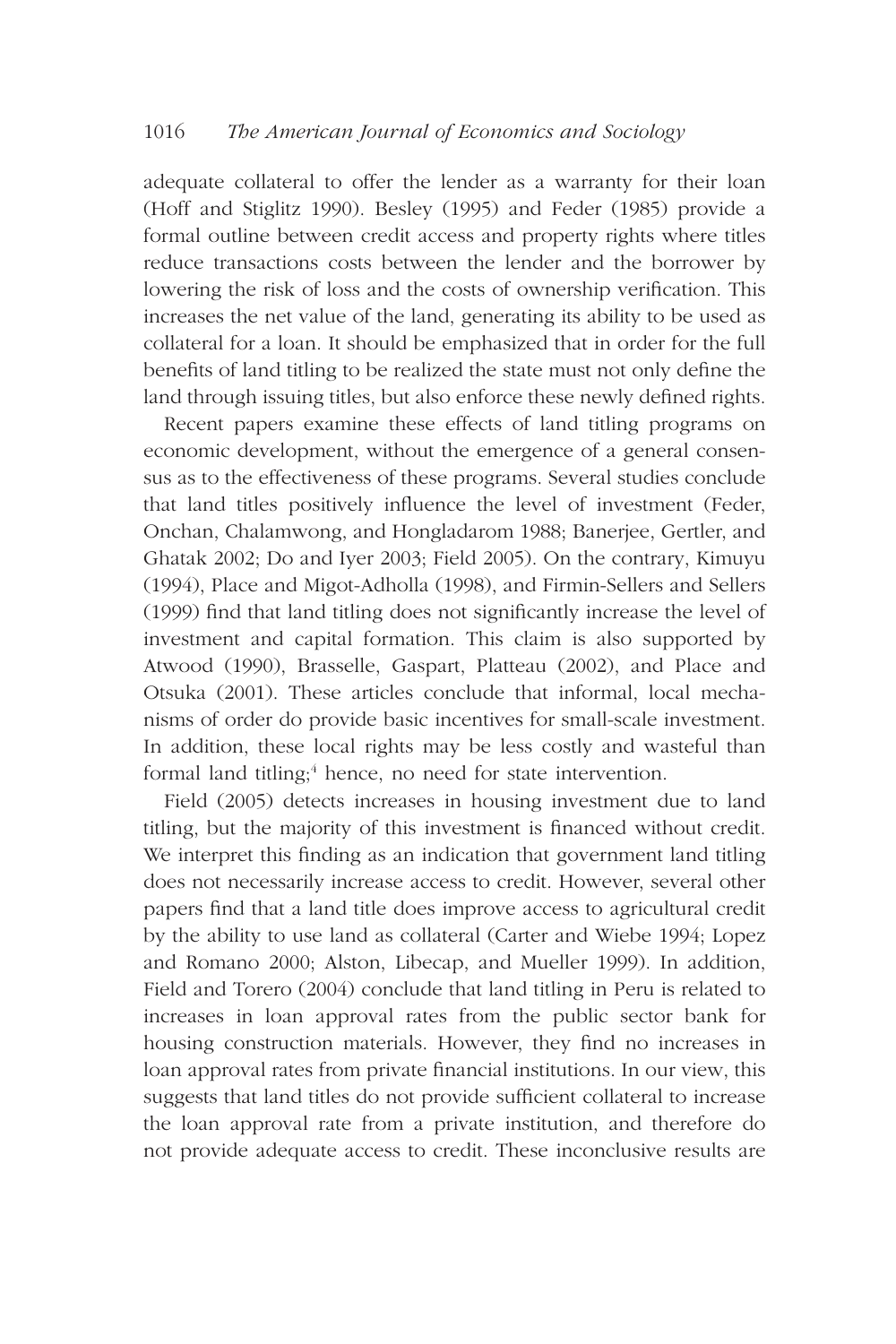sometimes accredited to the complexity of addressing and controlling for the endogeneity of property rights.

In addition to investment and credit effects, the enforcement mechanisms of titles are of equal importance. Field (2003) finds no evidence that public enforcement costs (i.e., police expenditures) increase with additional legal titles. We believe this indicates that land titling may define the land legally, but it does not induce individuals to rely on the government to enforce their property rights. Instead, individuals find it more beneficial to rely on informal, private enforcement methods.<sup>5</sup> We build off of this existing literature to further investigate the impact of land titling on access to credit and the enforcement of property rights in rural Peru.

#### III

#### **Peru**

TWO MAIN ORGANIZATIONS WERE RESPONSIBLE FOR LAND TITLING IN PERU, the Comisión de Formalización de la Propiedad Informal (COFOPRI) and Proyecto Especial de Titulacion de Tierras y Catastro Rural (PETT). COFOPRI originated in 1996 and its purpose was to facilitate the conversion of urban squatter settlements into nationally registered property. COFOPRI was created to expedite the process of acquiring legal land titles and to decrease the associated costs.<sup>6</sup> By December 2001, approximately 1.2 million urban residents received legal land titles (Field 2003). Whereas COFOPRI focused on urban areas, PETT was created to convert rural settlements into nationally registered property. Recently, PETT was absorbed by COFOPRI and they now operate as one organization.

#### *A. Methodology*

Most studies investigating the impact of land titling concentrate on urban settlements. Our article investigates the impact of land titling by focusing instead on rural communities. In the analysis that follows, we attempt to weave together general information regarding the ability of land titling to establish secure property rights institutions in rural Peru. The focus of our analysis is twofold. First, we want to examine the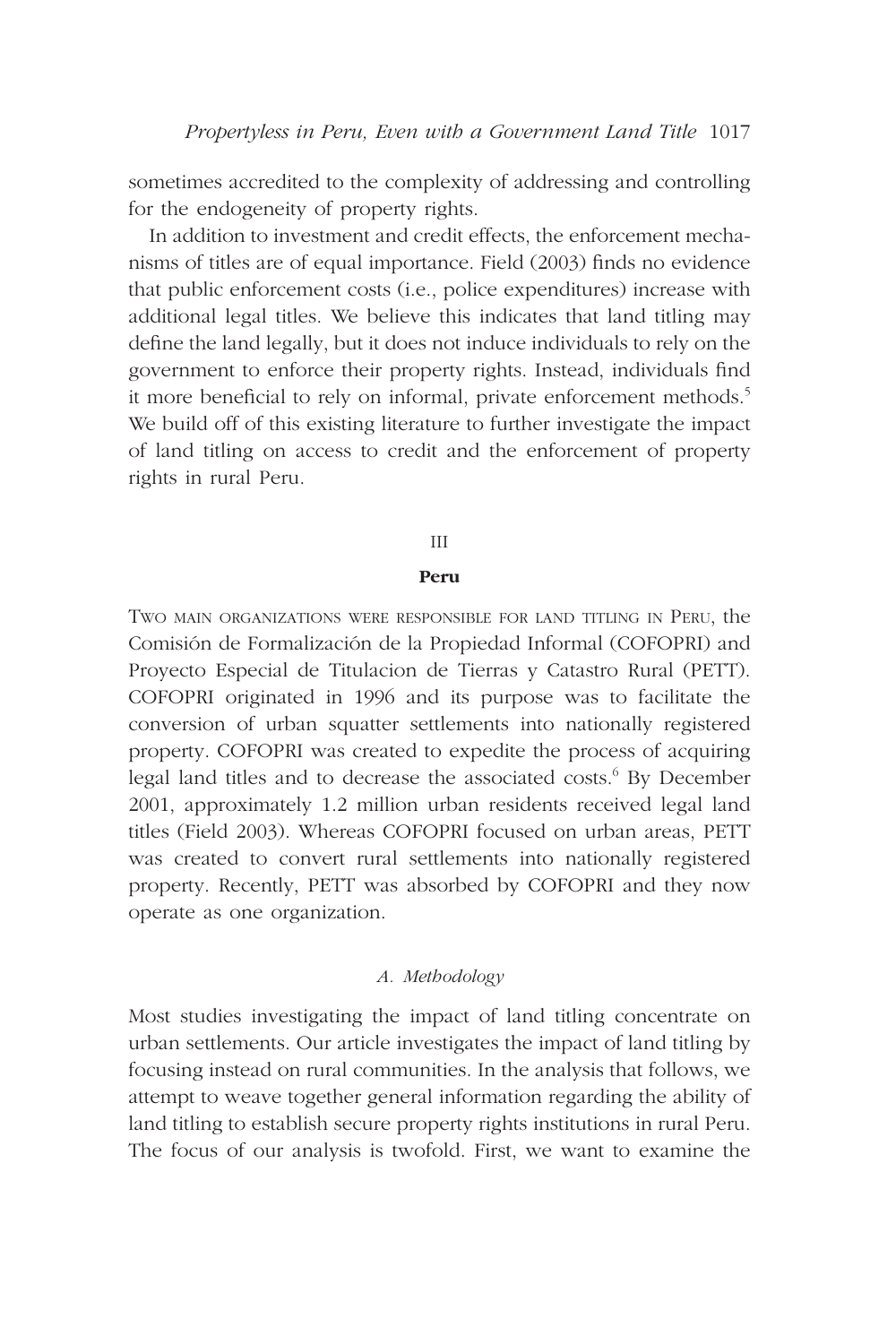ability of land titling programs to enable property to be used as collateral and to provide access to credit. Secondly, we are interested in the enforcement mechanisms used to secure private property. In addition, we also inquire as to the demand for individual land titles. Due to the lack of specific quantitative data specific to rural Peru, we rely on original data gathered from fieldwork to examine the ability of land titling to achieve property rights institutions. This approach is similar to previous work undertaken by de Soto (1989, 2000), who examines the informal sector in Peru, and Coyne and Leeson (2004), who study entrepreneurship in Romania.

We conducted fieldwork in July 2007 and interviewed individuals in indigenous communities surrounding Cusco, Peru. These communities are located in the province of Urubamba and include Piñancay, Wila Wila, and Pucamarca. We conducted five different in-depth, face-to-face interview sessions for a total of approximately 20 interviewees. Both males and females were included in the sample and ages ranged from 30 to 55 years of age. All of the interviewees rely on agricultural production, primarily at a subsistence level. Individuals were chosen based on availability, relevance, and potential to provide useful insight to the research agenda. Of the individuals interviewed, some possess individual land titles. Others do not possess an individual land title but are members of communities possessing community land titles. All individuals interviewed live within a community, including those possessing an individual land title. In conducting our interviews it was important to us to include within our sample individuals who do possess an individual land title as well as individuals who do not. In determining the overall impact of land titling in rural areas, our interview questions center on the demand for land titles, the ability to use the land title as collateral, and the enforcement mechanisms of securing property. Our interviews were conducted on an informal basis, although a specific series of questions provided the framework and guided each of our interview sessions. Appendix 1 provides the list of research questions used to guide our interviews.7 Appendix 2 provides a summary of our descriptive statistics and the results from our interviews.

The reliance on qualitative data for our analysis has both its advantages and disadvantages. Admittedly, one must be careful in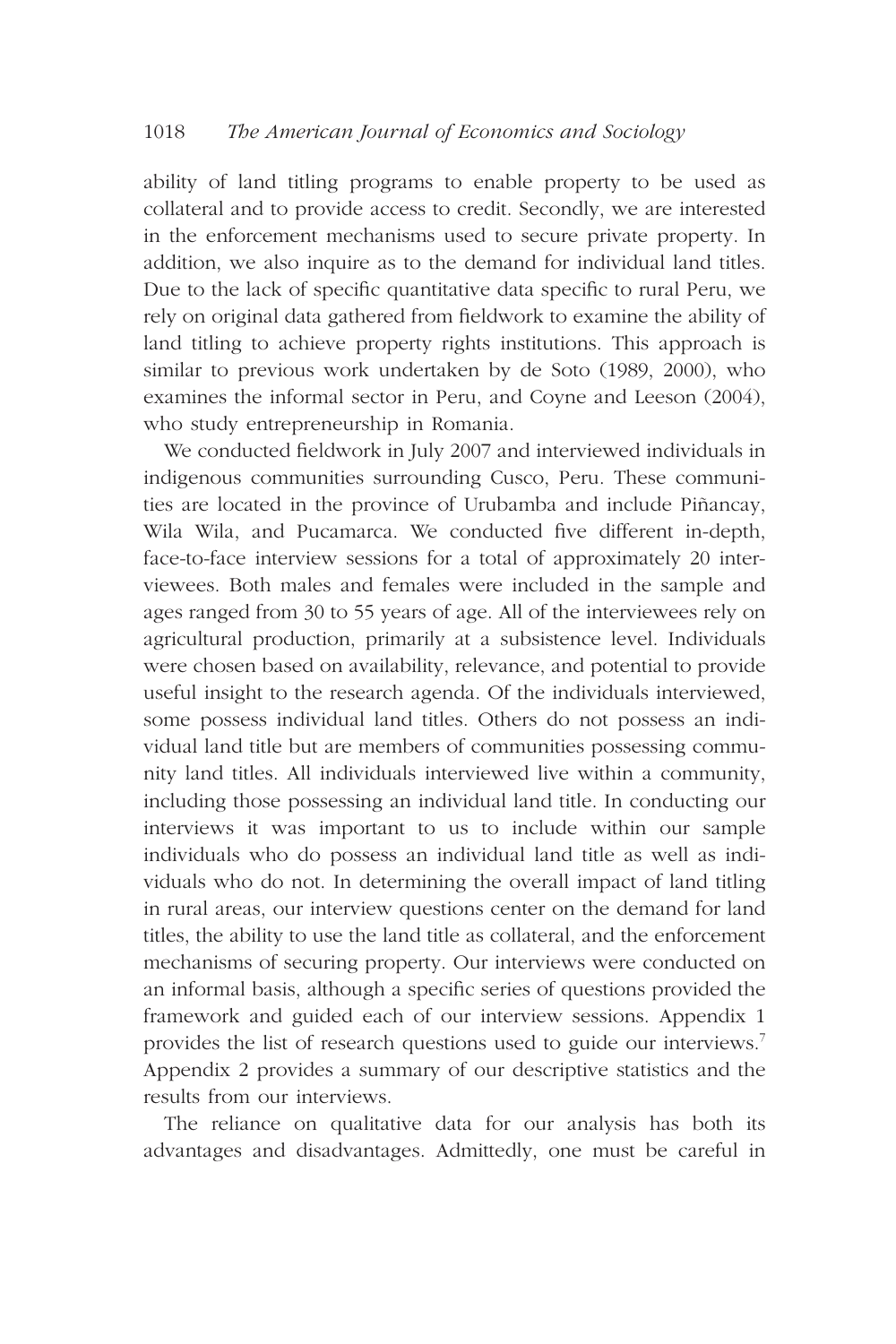generalizing results based on a relatively small sample size. We also recognize the potential for individual biases to enter into individuals' responses. However, our fieldwork provided us with important insights regarding the ability of land titling to secure property not available when examining strictly quantitative data. For example, our interviews enabled us to examine the demand and motivation for obtaining land titles.

Of the individuals we interviewed, the expressed demand for obtaining legal land titles stemmed from a desire of individuals to be able sell their property, pass it on to other family members in the event of their death, and to use as a warranty to ask for government loans. Of those individuals not possessing a land title, several responded that their communities saw no benefit in individual land titles because within communities individual property and limits were currently respected through traditions, customs, and respect. Also, even with legal land titles communities would still fear government expropriation of property. In the following sections we summarize the remainder of the results of our interviews.

### *B. Property as Collateral*

*"[I] don't trust in the government because [I] think that in the future there could be some problems . . . and because the interest is very high and banks ask for many warranties."*

## *—Personal Interview*

One of the stated benefits of secure property rights is the ability to use private property as collateral in order to secure loans. For example, 70 percent of new business credit in the United States comes from using titles to other assets as collateral (de Soto 2000). Secure property rights enable assets to be transformed into resources that can be used to obtain additional credit. The access to credit, in turn, promotes increases in long-term investment. This process provides the incentives and means to stimulate capital formation and facilitates economic development.

During our interviews we investigate the effects of land titling on the ability of individuals to use their property as an asset to obtain credit. When inquiring as to the benefits of a government land title,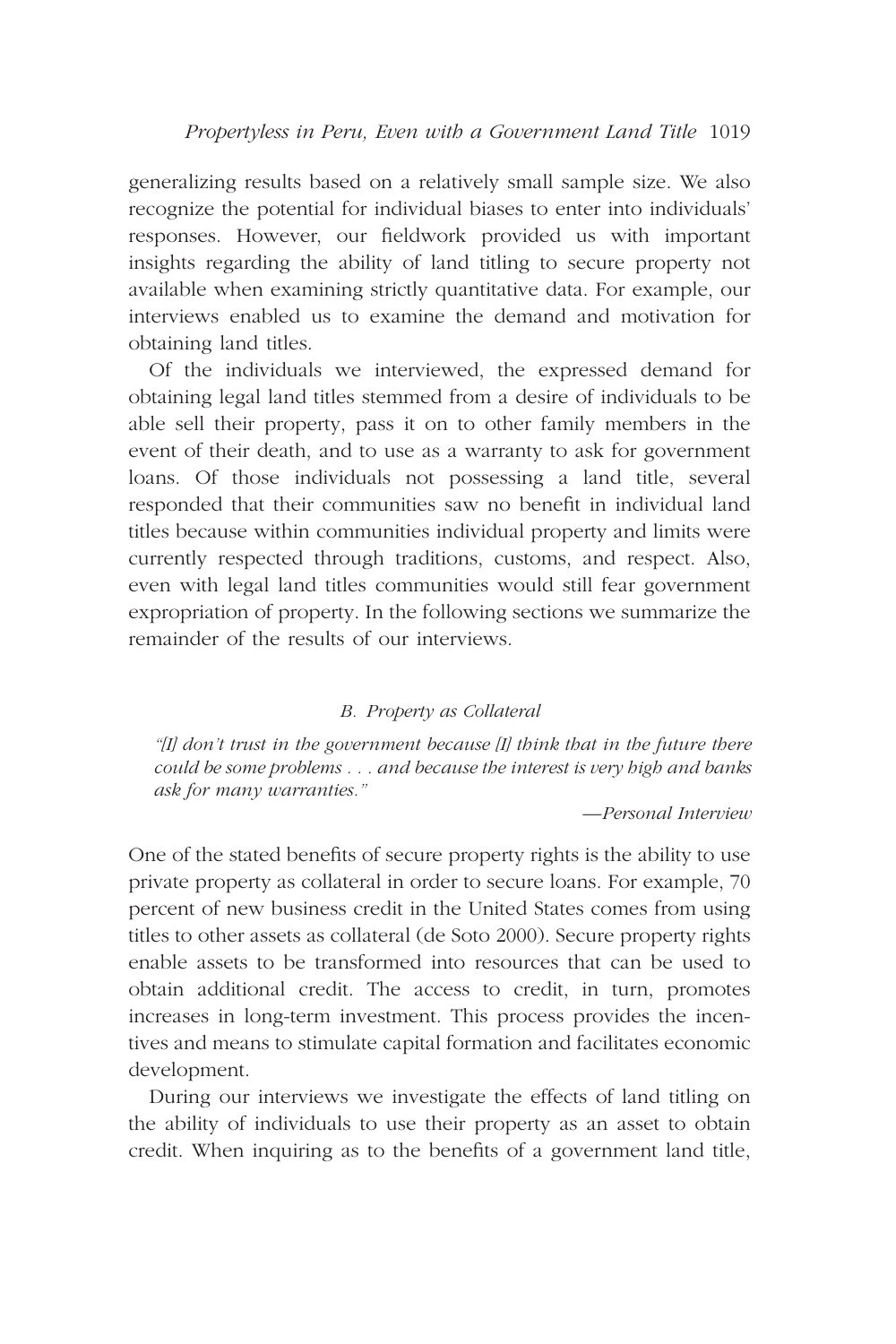the primary answer of our respondents was the ability to ask the national banks for loans. However, many of the individuals we interviewed were fearful that they would not be able to repay such loans, due to the agricultural nature of their income. Further questioning revealed that private institutions are currently willing to lend to individuals in these communities, but at higher interest rates. This is the primary reason that individuals seek government land titles: to have the ability to get national loans at lower interest rates. In addition, even with a government land title, private institutions still required higher rates of interest than the national banks. This suggests that government land titles are not sufficient to guarantee property as collateral for a loan for private banks. Although a government land title enables individuals to ask for government loans, it does not guarantee that these individuals will receive these loans. Also, in some cases, even with a government land title, the national bank requires additional co-signers and more collateral than the loan is worth.

In summary, the national bank requires a government land title; private banks do not. However, private institutions charge higher rates of interest to compensate for the lack of secure collateral, with or without a land title. This leads individuals to seek a government title in order to receive a loan at a lower rate of interest from the national bank. Even with a land title, the national banks often require additional collateral as a warranty. These findings indirectly suggest that both public and private institutions do not fully believe in land titling programs as securing property. The full benefits of private property are still unavailable to the individuals that reside in rural Peru. Our research suggests that government land titling may not enable individuals in these rural communities to use their property as collateral to secure a loan.<sup>8</sup>

#### *C. Methods of Enforcement*

*"Each problem that [we] have . . . [we] solve everything inside the community; [we] don't need to ask for the government."*

*—Personal Interview*

In addition to obtaining property rights, enforcement mechanisms are necessary to ensure the security of property. The ability to enforce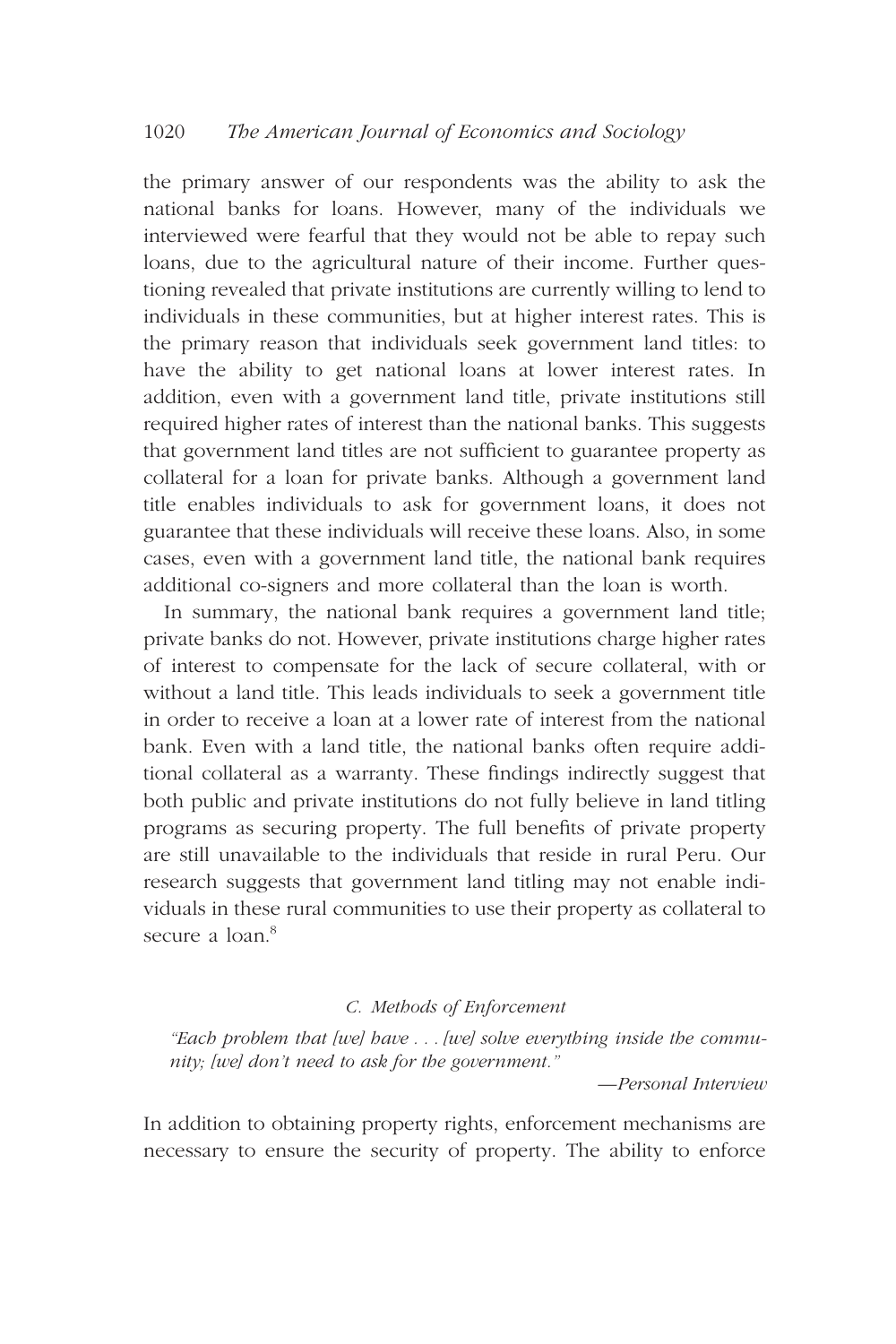property rights is paramount to capture the full benefits of property rights institutions. In order for property rights institutions to function in a manner consistent with economic development, mechanisms must exist that provide individuals with security and allow them to realize the beneficial aspects of private property. Such security can come either from public institutions (i.e., government) or private institutions. Private institutions include culture, customs, and social norms. To better examine how secure property rights are achieved, we investigate the different types of enforcement mechanisms used to secure property in the rural communities surrounding Cusco.

We first asked individuals how secure they felt regarding their property rights. The general consensus that emerged from our interviews was that individuals feared government expropriation of property, but were not significantly threatened by expropriation by other individuals. We believe that the increased fear of government expropriation of property over private expropriation can be partially understood by these individuals' reliance on private enforcement mechanisms to secure property, as illustrated below.

We questioned individuals about the role of government in enforcing land titles. We received several interesting responses, including, "[I] trust in the [community] president but [I] don't trust in the government." Other individuals responded in a similar manner. During one interview, when asked, "Does the government protect your property?" our respondent replied concisely, "No." This was the general response received from all other individuals interviewed. They indicated that government enforcement of property titles is prohibitively costly and that these costs would not outweigh any potential benefits. Widespread corruption of public officials and the court system create disincentives for public enforcement.

The preferred method of securing property that emerged from our interviews was a reliance on private mechanisms, the most important of which are trust and respect among individuals. In the cases in which there are community land titles, individuals still maintain and work specific parcels of land, the limits of which are respected by other members within the community. In some instances, individuals maintain particular plots of land through agreements or a type of "leasing system" from the community. Again, the limits established by these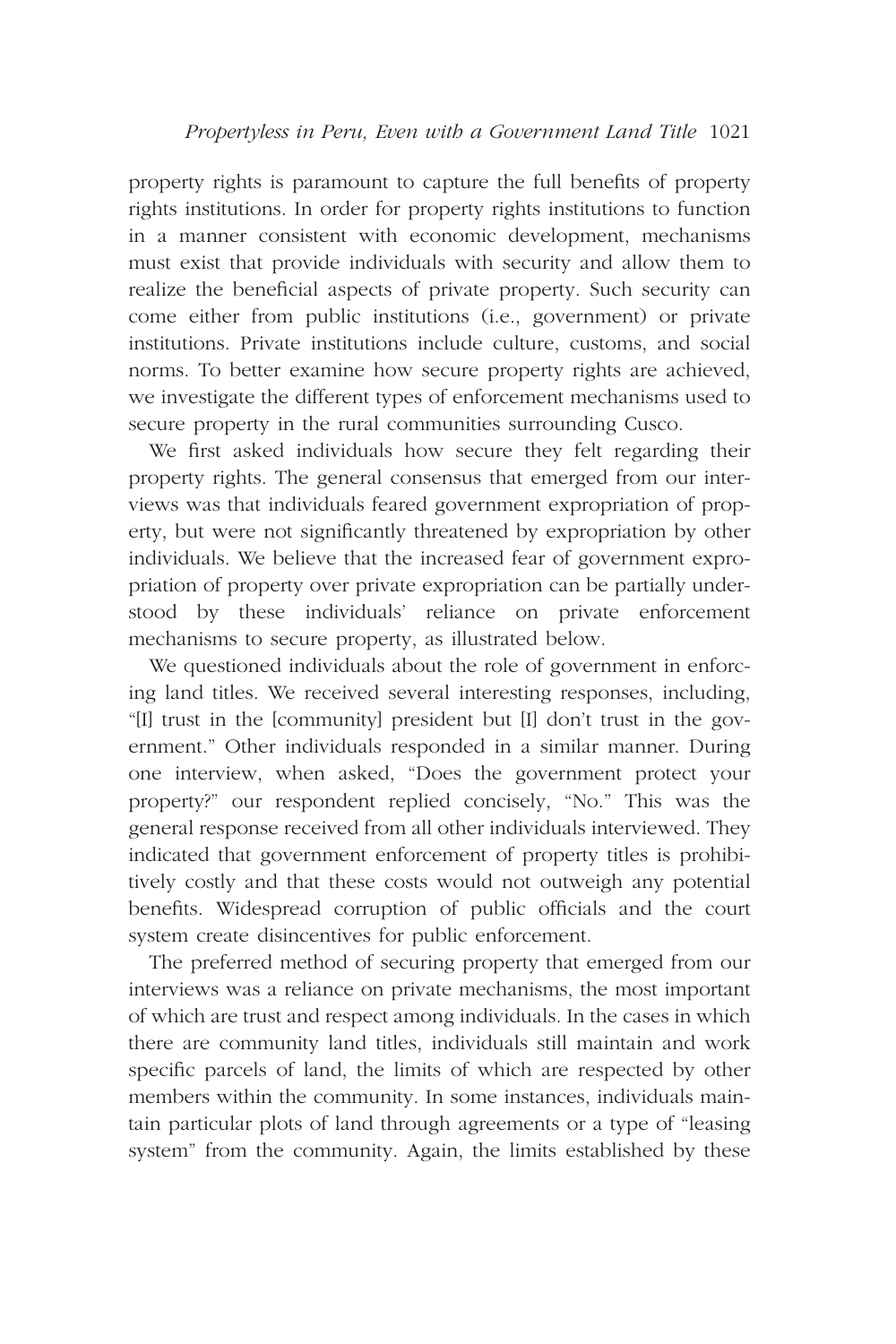"leases" are enforced by respect and trust among community members. This is consistent with research conducted by Andre and Platteau (1998), who show that when formal titles are unavailable individuals rely on local, informal means of recording land transactions.

We also inquire about methods used to resolve conflicts when disputes regarding property limits do arise. Each community elects its own local president. When disputes arise between individuals within a community, all interviewees responded that they rely on their local presidents to make a decision regarding property limits. Each member within the community respects the local president's decisions. For instance, one respondent replied: "The president has the most authority here inside the community, so he has to solve the problems inside the community." When these decisions are not respected by a community member, he or she is ostracized. If disputes arise between communities regarding property limits, the same reliance on local presidents is the preferred method of resolving conflicts. In these situations, the local community presidents meet to make a decision about the property limits that is acceptable to all parties involved. Again, these decisions are accepted and enforced through local social norms. This method of resolving disputes, arbitration, is an example of a private enforcement mechanism that exists to accommodate the need to secure property.

In summary, the results of our interviews indicate that individuals in these rural communities fear government expropriation and do not trust public enforcement mechanisms to secure their property. Instead, individuals rely on private enforcement mechanisms and the community is viewed as more important to secure property than public institutions. Private enforcement mechanisms include faith and confidence in verbal agreements between individuals due to culture and social norms, respect, and arbitration conducted by local presidents. In addition, failure to respect local decisions regarding property limits results in punishment, discrimination, and/or ostracism.

# *D. Implications of Results*

Our findings are somewhat unique and require further investigation. Since there is no general consensus on the impact of land titling,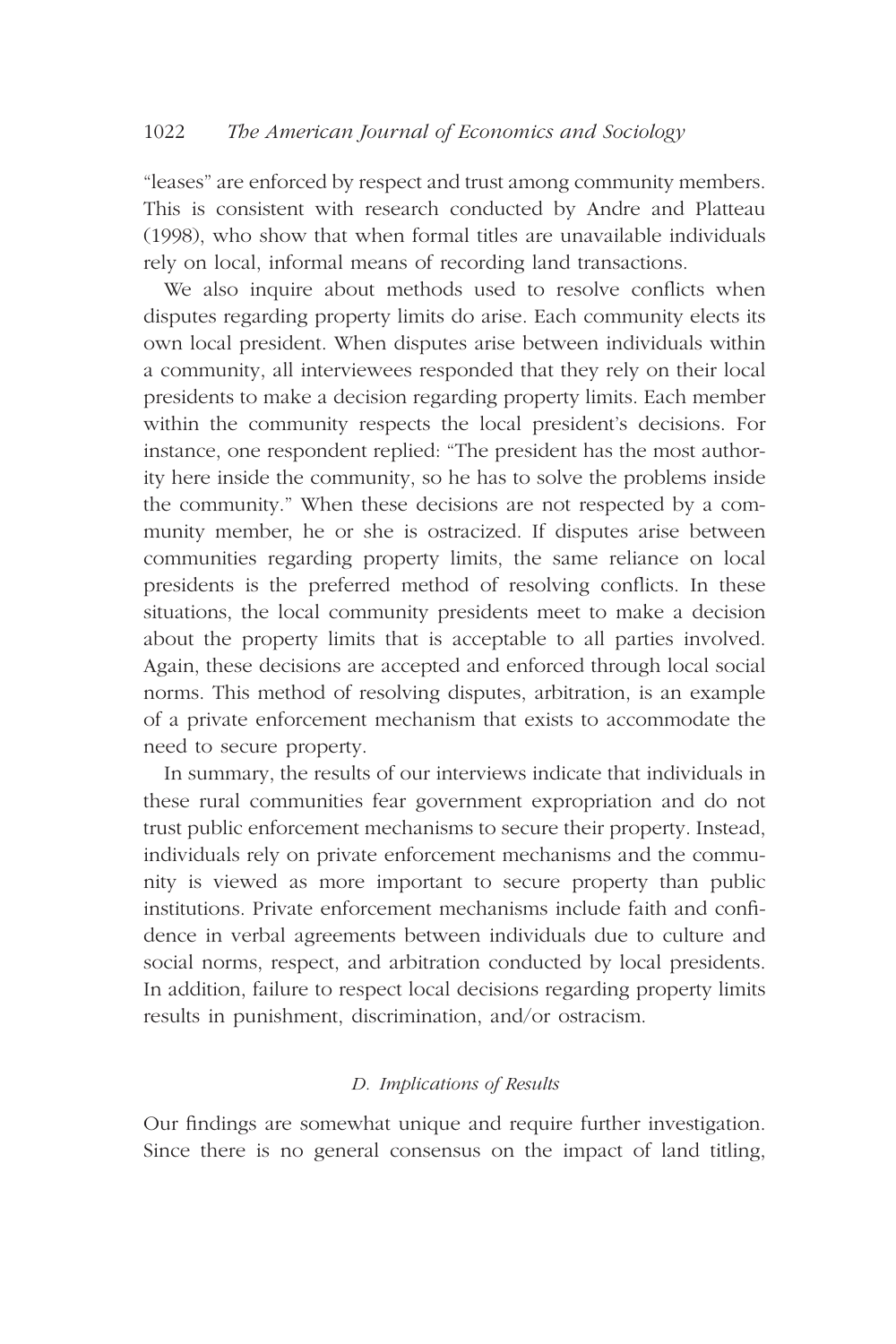comparison of our results with previous studies provides useful insight. From our investigation, we draw two main implications regarding land titling in rural Peru. First, we find no evidence that land titling provides sufficient collateral to obtain access to credit. Secondly, even if a government land title defines property, the security of this property is mainly achieved through private enforcement mechanisms. From these two results, we cannot support the claim that government land titling is an automatic avenue for obtaining successful property rights institutions.

In our analysis, we find that a government land title does not ensure access to credit. With or without a title, private institutions are willing to lend to the individuals we interviewed, but at a higher price. This higher price indicates that private banks view these loans as risky, even with a title. This finding supports that of Field and Torero (2004), where government land titling did not increase loan approval rates from private institutions. Their paper also finds increases in loan approval rates from public banks. However, from our investigation, we cannot support this claim. We find that the national banks do not necessarily believe in the security of the land title, as evident from the request for additional collateral. Hence, government land titling is not providing access even to government credit.<sup>9</sup>

A possible explanation for this phenomenon is related to our second finding. Although the government is now defining property rights, it is not enforcing these rights. The enforcement of these rights becomes vital to securing the asset as collateral. Since private means are still relied on for enforcement of property rights, government land titling is not effectively changing anything. Land is now legally defined, but not legally enforced. Hence, government land titling does not impact access to credit by enabling land to be used as collateral due to its lack of enforcement. Our conclusion is counter to that of articles arguing that land titling increases access to credit (Carter and Wiebe 1994; Lopez and Romano 1997; Alston, Libecap, and Mueller 1999; Field and Torero 2004). From our analysis, it does not. Obtaining access to credit goes hand in hand with increases in investment. Field (2005) states that government land titling increases the level of investment, although most of this investment is done without credit. The second half of her conclusion supports our previous finding above;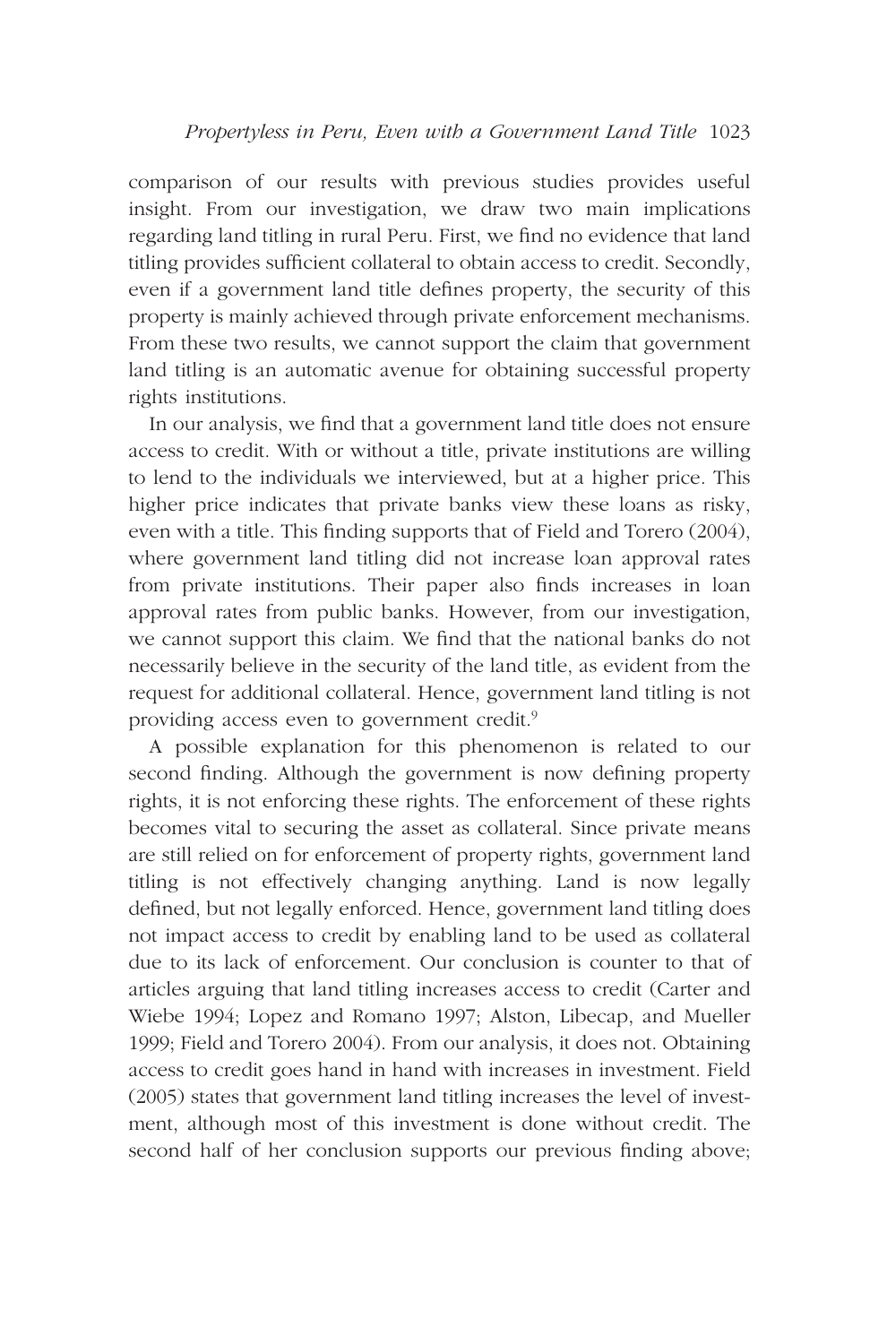however, our findings do not suggest that government land titling would necessarily increase the level of investment.

Our second main implication is that securing property is primarily achieved through private mechanisms.<sup>10</sup> This implies that relying on government to enforce property rights is too costly. Even if the government defines property, the means by which individuals secure property is obtained through private institutions. This finding is indirectly supported by the work of Field (2003). In this paper, it is footnoted that the additional land titles did not increase enforcement costs. From this, we draw the conclusion that enforcement costs did not increase due to the reliance on private versus public mechanisms. Individuals still view legal, government enforcement as too costly and choose to enforce their rights informally. Although, she does not make this argument, we claim that this finding supports our conclusion that public enforcement of land titles is not the primary means of securing property.

Other land titling investigations do not adequately address the enforcement mechanisms of securing property. However, the existing literature on self-enforcing exchange documents the ability of private institutions to secure property (Anderson and Hill 1979; McChesney 1990; Benson 1989; Leeson 2006, 2007). These papers argue that informal institutions arise that enforce property rights through voluntary cooperation as individuals realize the value of respecting one another's property. The threat of boycott or ostracism can be sufficient to promote cooperation and protect property. In another paper, Williamson and Kerekes (2009) empirically find support for these arguments. Private property institutions are decoupled into formal and informal components to conclude that informal institutions, including trust and respect, positively and significantly secure property rights, while formal institutions do not. Our analysis casts doubt on the ability of government land titling to adequately secure property rights.

## IV

## **Conclusion**

WE INVESTIGATE THE IMPACT OF LAND TITLING IN RURAL PERU. From our investigation, we cannot support the general claim that government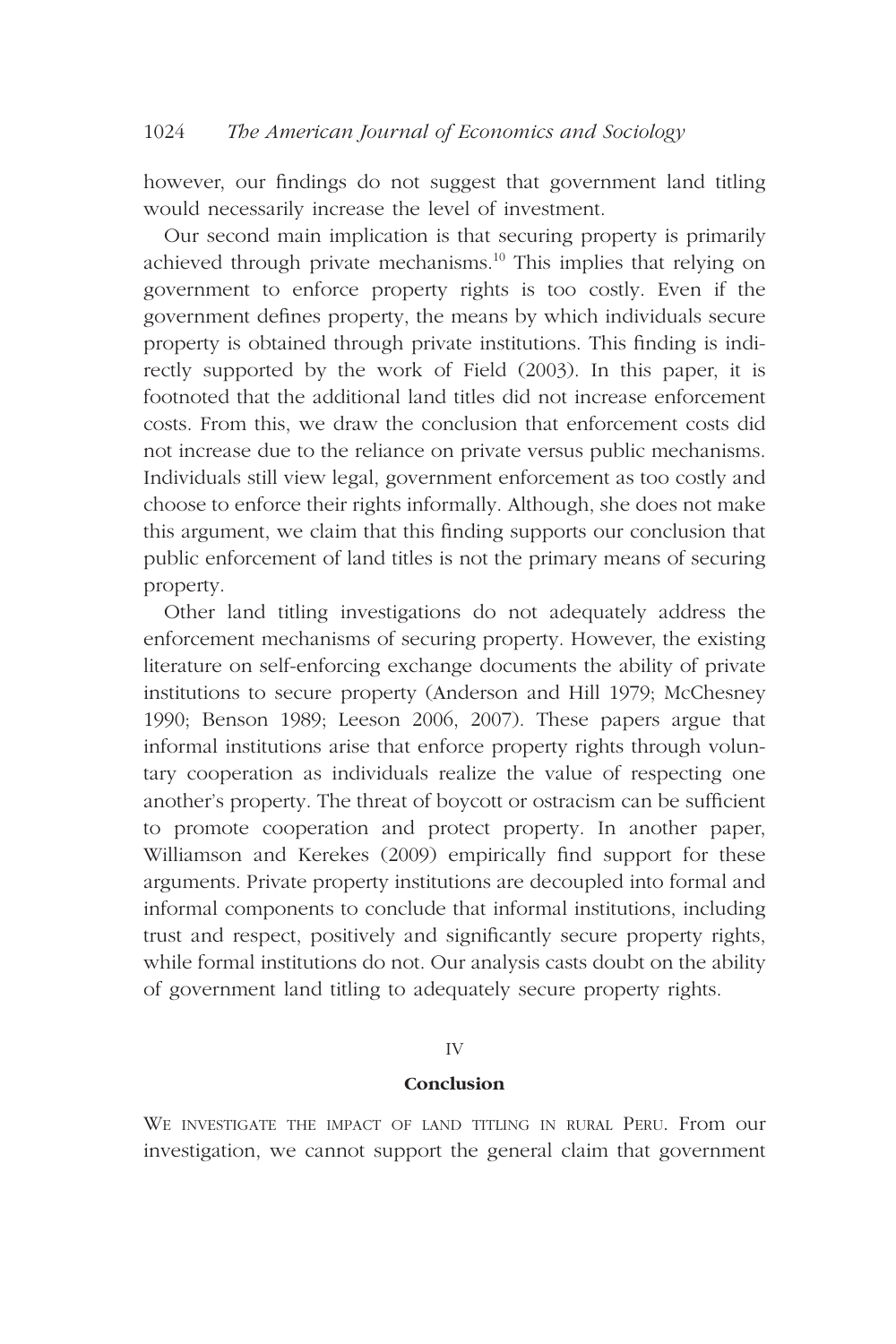land titling is a magic bullet that achieves secure property rights institutions. The findings that emerge from our fieldwork are: (1) a government land title is not sufficient collateral to secure a loan through either public or private institutions, and (2) the preferred method of property enforcement is a reliance on private mechanisms, including trust, respect, and social norms.

These findings suggest that government land titling is not necessarily the best means of achieving secure property rights institutions in all locations across time. We acknowledge that government land titling, in theory, can lead to positive benefits; however, in practice these benefits may not emerge because of public choice concerns surrounding the incentives faced by government agencies. Also, a broad, one size fits all top-down approach may not be the best avenue for securing property due to insufficient local knowledge, especially in rural communities. This lack of knowledge may partially explain the difference in results between the urban versus rural areas in Peru. Given these results, we argue that a government land titling program should not be automatically preferred over utilizing the existing local institutions.

De Soto emphasizes the importance of incorporating the informals into the formal economy through government land titling in order to facilitate an increase in access to credit. However, he fails to acknowledge the complexity of other complementary institutions that may need to be present in order for land titles to translate into positive outcomes. For example, the financial markets may be underdeveloped and therefore serving as a constraint on access to credit regardless of property rights institutions. Also, it is possible that legally defining property does not necessarily translate into the ability to legally enforce property rights. In addition, the possible costs to government codification are often overlooked.

In examining the impact of land titling, Field and Torero (2004) conclude ". . . the growth implications of strengthening property institutions may be greatly overstated." We disagree. Rather, our conclusion is that the importance of property rights institutions cannot be overstated. It is the method of government land titling that may fail to achieve secure property rights institutions that promote economic growth. It is not the institution itself that fails to spur economic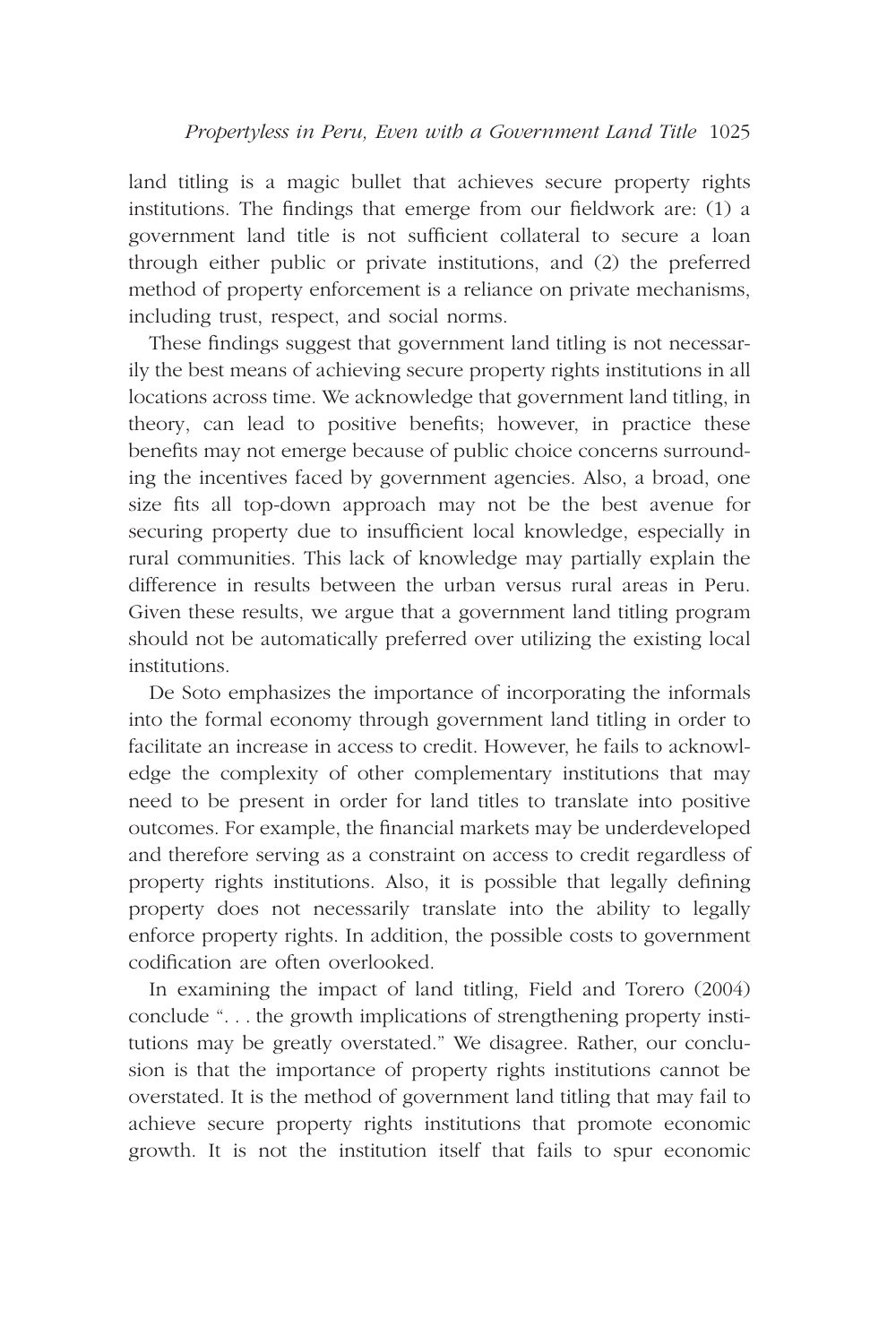development, it is the process of "getting the institution right" that eludes developing economies. We now should consider the possibility that this process may be best facilitated by private, rather than government, solutions.

#### **Notes**

1. Theories on the ownership of property are becoming more focused in the economics literature. The ownership of property is the distinguishing factor between how societies organize their economies and is the defining characteristic in determining the success of an economic system. Property rights influence economic growth through the allocation of scarce resources by providing information and incentives. Private property encourages economic development by impacting incentives to invest, promoting access to credit, and by best allocating scarce resources. Property rights convey information through a system of profits and losses leading to a price mechanism. This price mechanism results in the transmission of information for efficient decision making of the allocation of resources (Mises 1920; Hayek 1945, 1960). Property rights also establish an incentive structure that guides investment to determine efficient resource allocation (Smith 1776).

2. Refer to Table 1.

3. This fieldwork was conducted by the authors with support from the Mercatus Center at George Mason University to examine property rights in developing countries.

4. Deininger and Castagnini (2006) argue that attempting to replace customary institutions that function reasonably well with so called better formal institutions could result in increased conflict.

5. This conclusion supports the arguments in Williamson and Kerekes (2006, 2009). These papers rigorously examine and conclude that informal institutions may be more important in securing private property than formal institutions.

6. For a detailed description of the process of land titling under COFOPRI, see Field (2003).

7. Our research design and questions were loosely modeled after the World Bank Living Standards Measurement Surveys.

8. This may suggest that the demand for government land titles is a product of the institutional structure, supporting the idea that property institutions are endogenous (Brasselle, Gaspart, and Platteau 2002; Field and Torero 2004).

9. An alternative explanation for this relationship is that titling may reduce banks' perceptions of their ability to foreclose.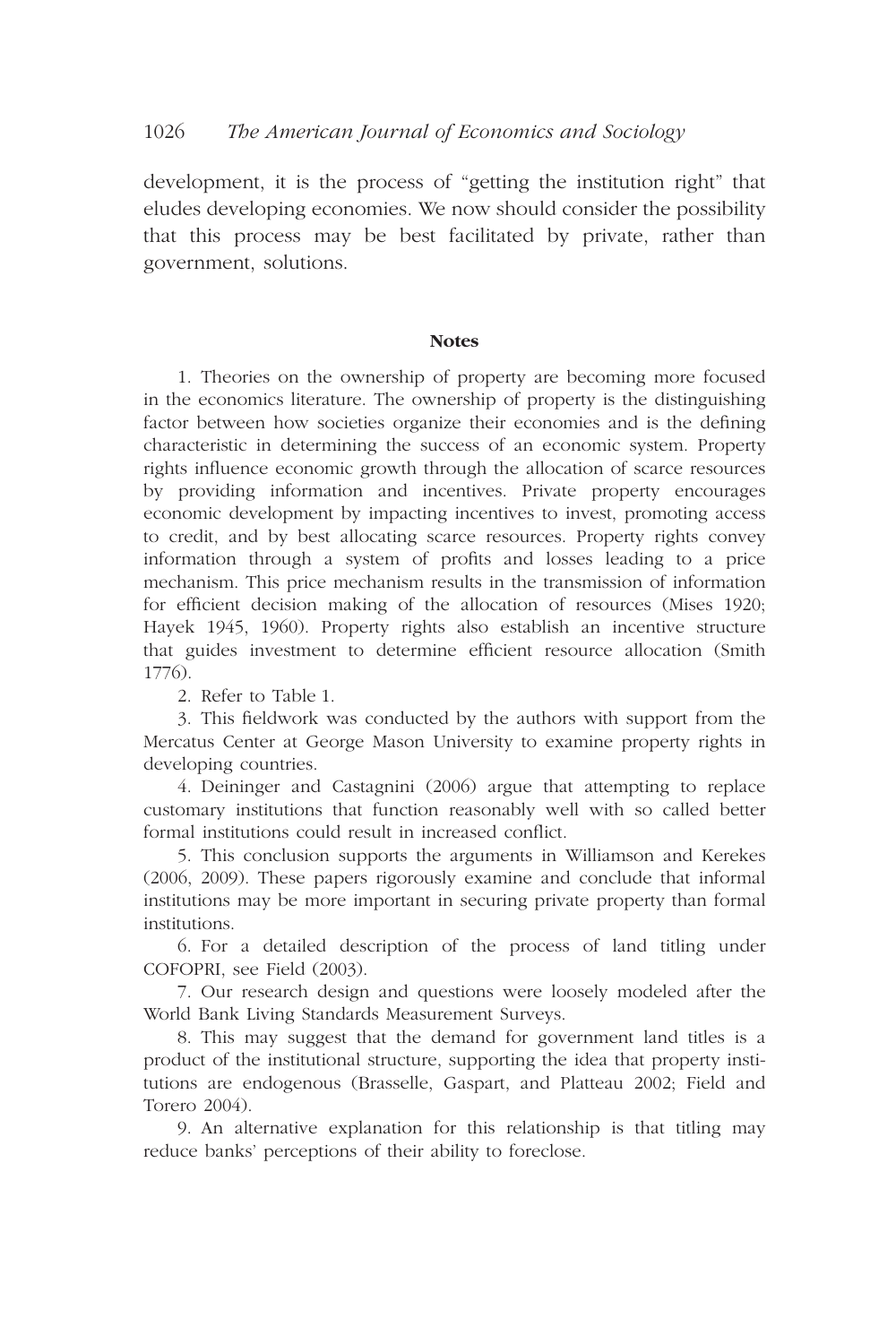10. See Lesorogol (2005) for an interesting discussion on the emergence of informal customs that reinforce land value and the process of informal institutional changes resulting from formal land titling programs.

#### **References**

- Acemoglu, D., and S. Johnson. (2005). "Unbundling Institutions." *Journal of Political Economy* 113(5): 949–995.
- Acemoglu, D., S. Johnson, and J. A. Robinson. (2001). "The Colonial Origins of Comparative Development: An Empirical Investigation." *American Economic Review* 91(5): 1369–1401.
- ——. (2002). "Reversal of Fortune: Geography and Institutions in the Making of the Modern World Income Distribution." *Quarterly Journal of Economics* 117(4): 1231–1294.
- Alston, L. J., G. D. Libecap, and B. Mueller. (1999). *Titles and Land Use: The Development of Property Rights on the Brazilian Amazon.* Ann Arbor, MI: University of Michigan Press.
- Anderson, T., and P. J. Hill. (1979). "An American Experiment in Anarcho-Capitalism: The Not So Wild, Wild West." *Journal of Libertarian Studies* 3(9): 9–29.
- Andre, C., and J. P. Platteau. 1998. "Land Relations Under Unbearable Stress: Rwanda Caught in the Malthusian Trap." *Journal of Economic Behavior and Organization* 34(1): 1–47.
- Atwood, D. A. (1990). "Land Registration in Africa: The Impact on Agricultural Production." *World Development* 18(5): 659–671.
- Baharoglu, D. (2002). "World Bank Experience in Land Management and the Debate on Tenure Security." World Bank.
- Banerjee, A., P. Gertler, and M. Ghatak. (2002). "Empowerment and Efficiency: Tenancy Reform in West Bengal." *Journal of Political Economy* 110(2): 239–280.
- Benson, B. L. (1989). "Enforcement of Private Property Rights in Primitive Societies: Law Without Government." *Journal of Libertarian Studies* 9(1): 1–26.
- Besley, T. (1995). "Property Rights and Investment Incentives: Theory and Evidence from Ghana." *Journal of Political Economy* 103(5): 903–937.
- Binswanger, H. P., K. Deininger, and G. Feder. (1995). "Power, Distortions, Revolt, and Reform in Agricultural Land Relations." In *Handbook of Development Economics* III(B). Eds. J. Behrman and T. N. Srinivasan. Amsterdam: Elsevier.
- Boettke, P. J. (1994). "The Political Infrastructure of Economic Development." *Human Systems Management* 13: 89–100.
- Brasselle, A., F. Gaspart, and J. Platteau. (2002). "Land Tenure Security and Investment Incentives: Puzzling Evidence from Burkina Faso." *Journal of Development Economics* 67(2002): 373–418.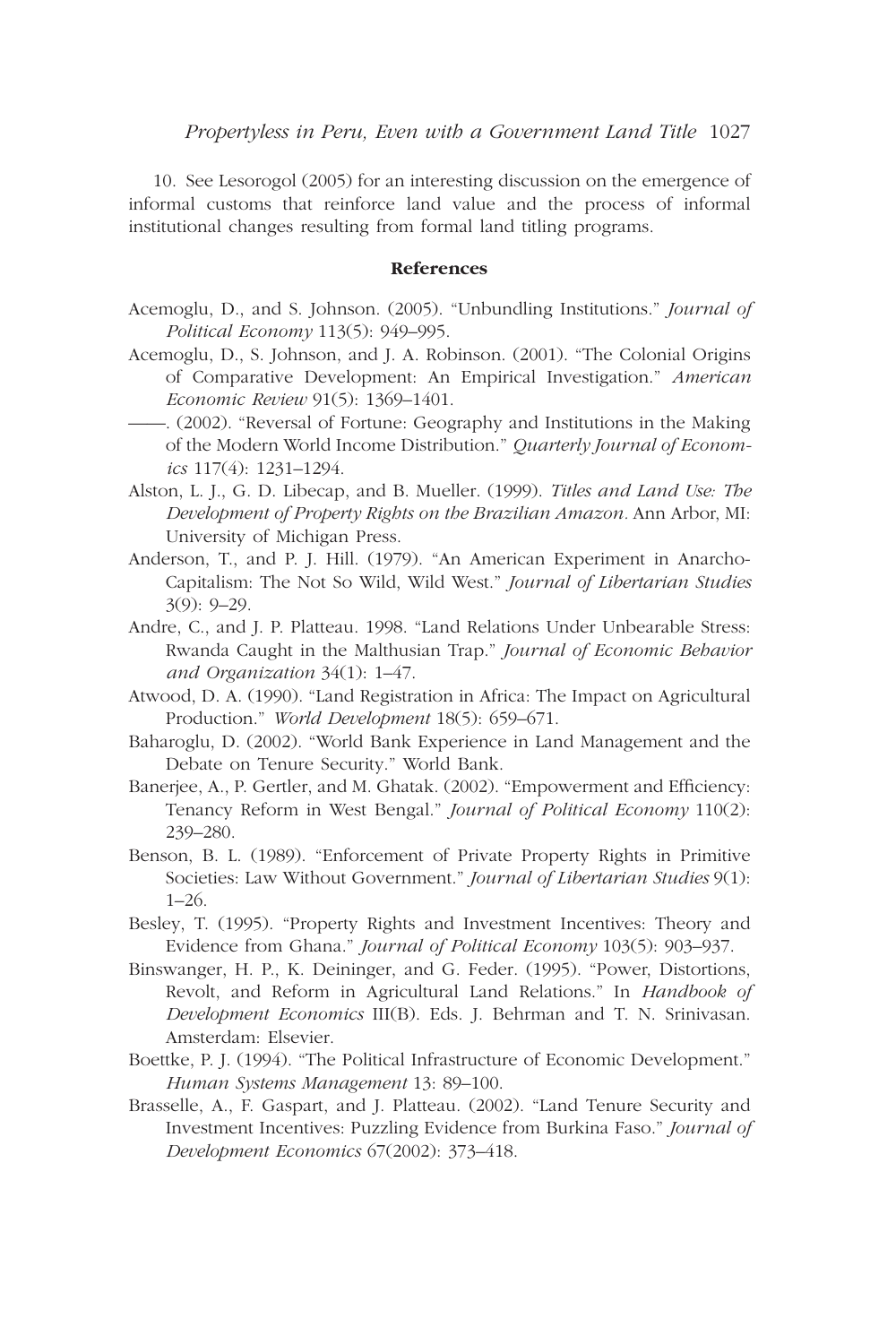- Carter, M., and K. Wiebe. (1994). "Tenure Security for Whom? An Econometric Analysis of the Differential Impact of Land Titling Programs in Kenya." In *Land Tenure Reform in Sub-Saharan Africa*. Eds. S. Migot-Adholla and J. Bruce. Kendall/Hunt Press.
- Coyne, C. J., and P. T. Leeson. (2004). "The Plight of Underdeveloped Countries." *CATO Journal* 24(3): 235–249.
- de Soto, Hernando. (1989). *The Other Path*. New York: Basic Books.
- ——. (2000). *The Mystery of Capital: Why Capitalism Triumphs in the West and Fails Everywhere Else.* New York: Basic Books.
- Deininger, K., and R. Castagnini. (2006). "Incidence and Impact of Land Conflict in Uganda." *Journal of Economic Behavior and Organization* 60(3): 321–345.
- Demsetz, H. (1967). "Toward a Theory of Property Rights." *American Economic Review* 57: 347–359.
- Do, Q. T., and L. Iyer. (2003). "Land Rights and Economic Development: Evidence from Vietnam." World Bank Policy Research Working Paper No. 3120.
- Feder, G. (1985). "The Relation Between Farm Size and Farm Productivity: The Role of Family Labor, Supervision, and Credit Constraints." *Journal of Development Economics* 18: 297–313.
- Feder, G., T. Onchan, Y. Chalamwong, and C. Hongladarom. (1988). *Land Policies and Farm Productivity in Thailand*. Baltimore: Johns Hopkins University Press, for the World Bank.
- Field, E. (2003). "Entitled to Work: Urban Tenure Security and Labor Supply in Peru." *Quarterly Journal of Economics* 4(122): 1561–1602.
- ——. (2005). "Property Rights and Investment in Urban Slums." *Journal of the European Economic Association* 3(2–3): 279–290.
- Field, E., and M. Torero. (2004). "Do Property Titles Increase Credit Access Among the Urban Poor?" Working paper.
- Firmin-Sellers, K., and P. Sellers. (1999). "Expected Failures and Unexpected Successes of Land Titling in Africa." *World Development* 27(7): 1115– 1128.
- Hall, R. E., and C. I. Jones. (1999). "Why Do Some Countries Produce So Much More Output per Worker than Others?" *Quarterly Journal of Economics* 114: 83–116.
- Hayek, F. A. (1945). "The Use of Knowledge in Society." *American Economic Review* 35(4): 519–530.
- ——. (1960). *The Constitution of Liberty*. Chicago, IL: University of Chicago Press.
- Hoff, K., and J. Stiglitz. (1990). Introduction: Imperfect Information and Rural Credit Markets-Puzzles and Policy Perspectives. In "The Symposium Issue on Imperfect Information and Rural Credit Markets." *World Bank Economic Review* 4(3): 235–250.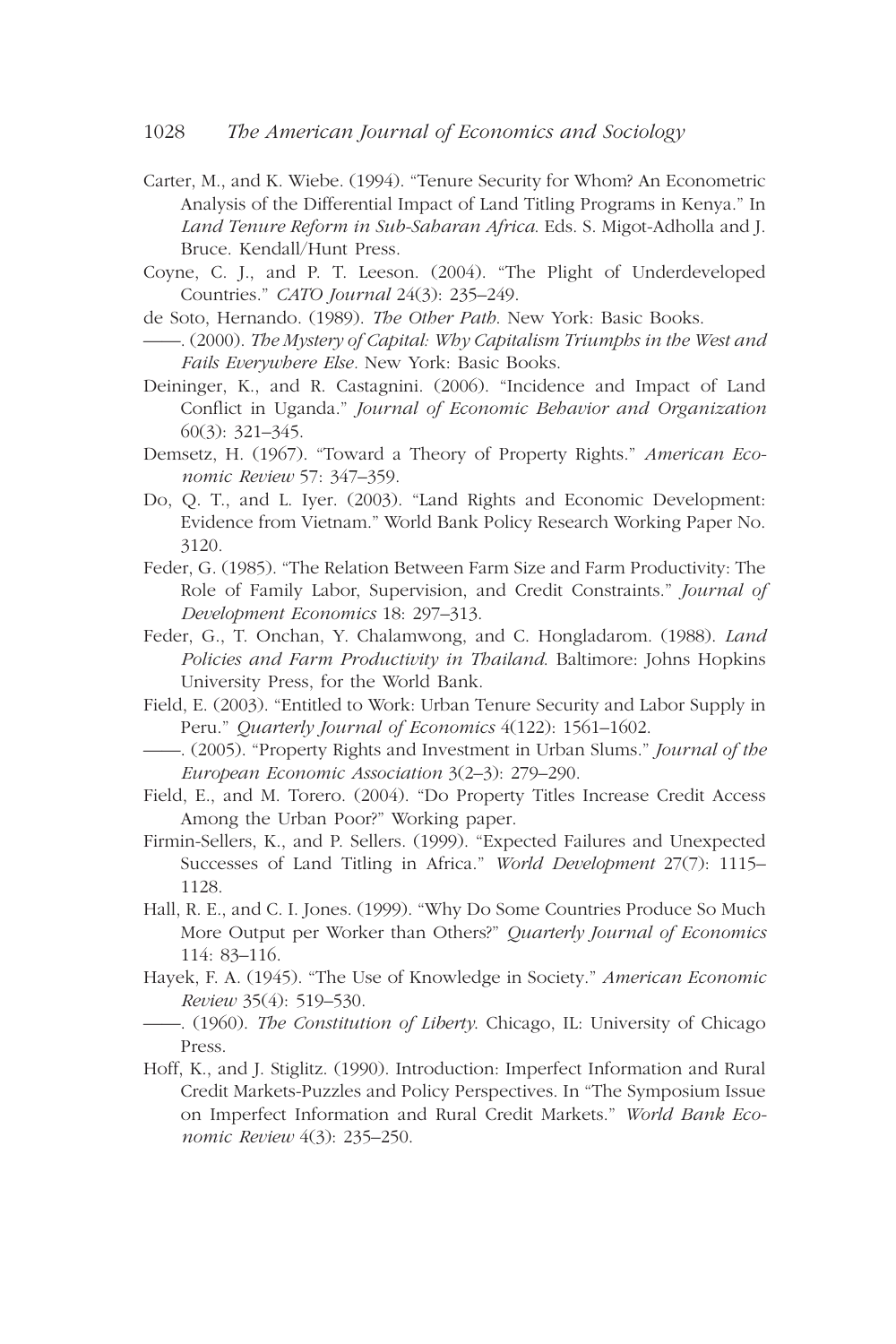- Holden, P. (1997). "Collateral Without Consequence: Some Causes and Effects of Financial Underdevelopment in Latin America." *Financier* 4(1): 12–21.
- Horst, A. C. (2007). *International Property Rights Index: 2007 Report.* Washington, DC: Property Rights Alliance.
- Kerekes, C. B., and C. R. Williamson. (2008). "Unveiling de Soto's Mystery: Property Rights, Capital, and Development." *Journal of Institutional Economics* 4(3): 371–387.
- Kimuyu, P. K. (1994). "Credit and Financial Markets." Chapter 8 in *Policy and Rural Development: Two Communities in East Africa*. Ed. T. C. Pinckney. Williamstown, MA: Williams College Center for Development Economics.
- Knack, S., and P. Keefer. (1995). "Institutions and Economic Performance: Cross Country Tests Using Alternative Institutional Measures." *Economics and Politics* 7(3): 207–228.
- Landau, D. (2003). "A Simple Theory of Economic Growth." *Economic Development and Cultural Change* 52(1): 217–235.
- Leblang, D. A. (1996). "Property Rights, Democracy and Economic Growth." *Political Research Quarterly* 49(1): 5–26.
- Leeson, P. T. (2006). "Cooperation and Conflict: Evidence on Self-Enforcing Arrangements and Heterogeneous Groups." *American Journal of Economics and Sociology* 65(4): 891–907.
- ——. (2007). "Trading with Bandits." *Journal of Law and Economics* 50(2): 303–321.
- Lesorogol, C. K. (2005). "Privatizing Pastoral Lands: Economic and Normative Outcomes in Kenya." *World Development* 33(11): 1959–1978.
- Lopez, R., and C. Romano. (2000). "Rural Poverty in Honduras: Asset Distribution and Liquidity Constraints." In *Rural Poverty in Latin America: Analytics, New Empirical Evidence and Policies*. Eds. R. Lopez and A. Valdes. UK: MacMillan Press.
- McChesney, F. S. (1990). "Government as Definer of Property Rights: Indian Lands, Ethnic Externalities, and Bureaucratic Budgets." *Journal of Legal Studies* 19(2): 297–335.
- Mises, L. von ([1920] 1935). "Economic Calculation in the Socialist Commonwealth." In *Collectivist Economic Planning*. Ed. F. A. Hayek. London: Routledge & Kegan Paul.
- North, D. C., and R. Thomas. (1973). *The Rise of the Western World: A New Economic History.* Cambridge, UK: Cambridge University Press.
- Place, F., and S. Migot-Adholla. (1998). "Land Registration and Smallholder Farms in Kenya." *Land Economics* 74(3): 360–373.
- Place, F., and K. Otsuka. (2001). "Tenure, Agricultural Investment, and Productivity in the Customary Tenure Sector of Malawi." *Economic Development and Cultural Change* 50(1): 77–99.
- Scully, G. (1988). "The Institutional Framework and Economic Development." *Journal of Political Economy* 96(3): 652–662.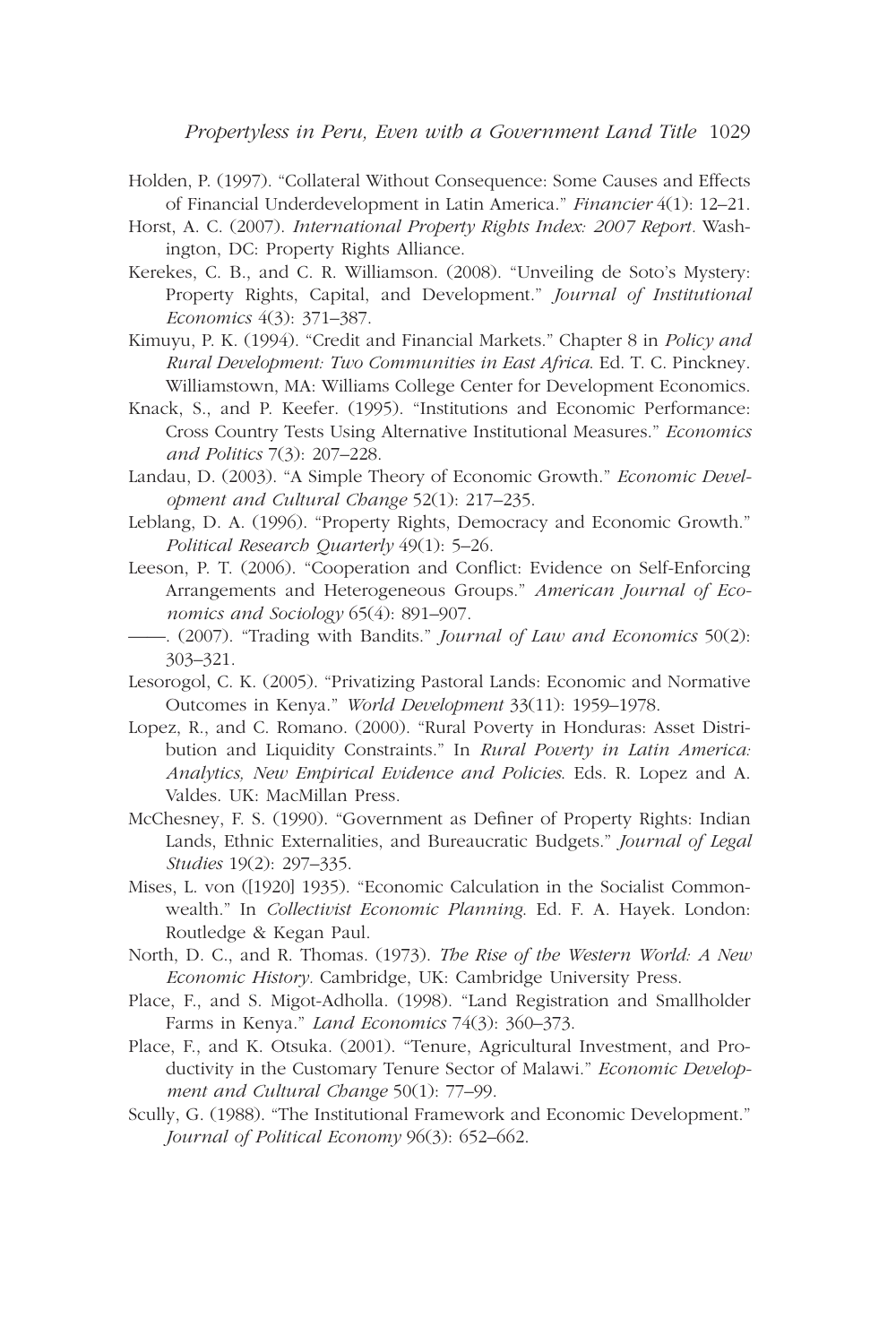- Smith, A. ([1776] 1991). *The Wealth of Nations.* New York: Alfred A. Knopf, Everyman's Library.
- Williamson, C. R., and C. B. Kerekes. (2006). "Is Codification of Informal Property Institutions Necessary for Economic Development?" *Journal for the New Europe* 3(2): 27–57.
- ——. (2009). "Securing Private Property: The Relative Importance of Formal versus Informal Institutions." Working Paper.

#### **Appendix 1: Interview Research Questions**

Our general research question is: Does land titling achieve secure property rights institutions in rural Peru?

Our specific research questions can be classified according to three categories:

1. Demand for land titles.

Do you have an individual land title?

- If answered "yes":
- When did you receive your land title? How?
- Did you want a land title? Why?
- If answered "no":
- Do you want a land title? If so, why?
- Have you tried in the past to obtain a land title? If so, why were you unable to receive one?
- What would you do with a land title if you received one?
- 2. Ability of land titles to enable property to be used as collateral/ provide access to credit.

If you possess an individual land title, what effect has it had on your ability to use your property as collateral?

- Could you obtain a loan from a government institution prior to receiving your land title? Can you obtain one now?
- Could you obtain a loan from a private institution prior to receiving your land title? Can you obtain one now?
- Is your land sufficient, or do you need additional collateral to receive a loan from a public or private institution?
- What will you/would you do with a loan?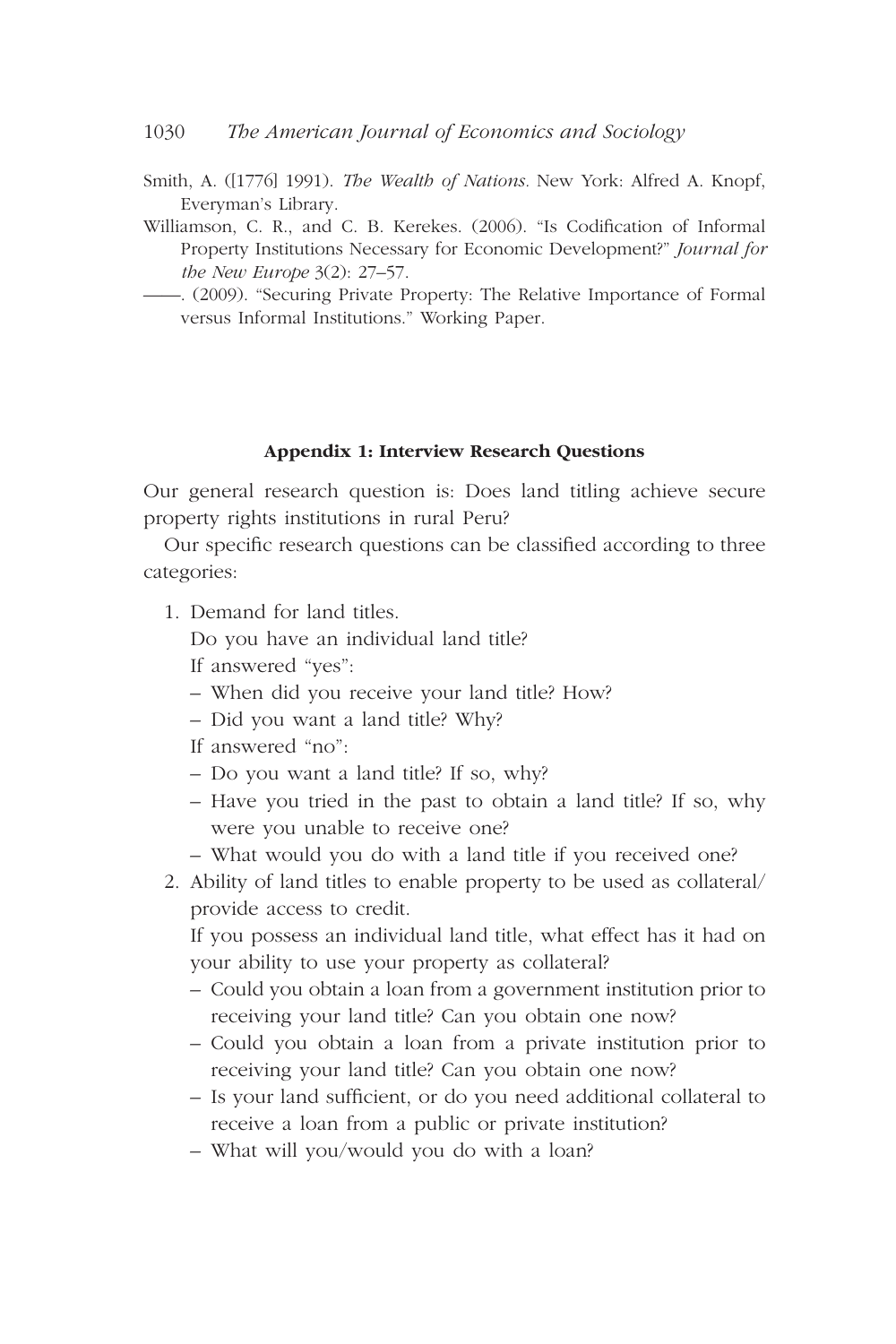*Propertyless in Peru, Even with a Government Land Title* 1031

3. Enforcement mechanisms of securing property.

Do you feel secure in your property? Why or why not?

Do you fear that your property may be expropriated? If so, by government? By private individuals?

Do you rely on public (i.e., government) mechanisms to protect your property?

- Do you feel your property is protected by your land title?
- Does government/police provide adequate protection?
- Do you rely on courts to enforce contracts?

Do you rely on private mechanisms to protect your property?

- Are local associations relied on to protect property?
- How do local associations protect property?
- Do you rely on social norms to protect property?
- What types of social norms are used to protect property? How?

## **Appendix 2: Descriptive Statistics and Summary Results**

| 20                   |
|----------------------|
| Male: 50 percent     |
| Female: 50 percent   |
| $30 - 55$            |
| Agriculturally based |
|                      |

Do you have an individual land title? Forty percent of respondents answered yes.

Of the respondents who did not possess an individual land title, over 50 percent wanted one.

Primary reasons given for wanting an individual legal land title: Ability to sell land.

Ability to leave land to heirs.

Ability to use as a warranty to ask for a loan from the government bank.

Primary reasons given for not wanting an individual legal land title: Respect within communities concerning individuals' property limits. A distrust of government's ability to respect property limits.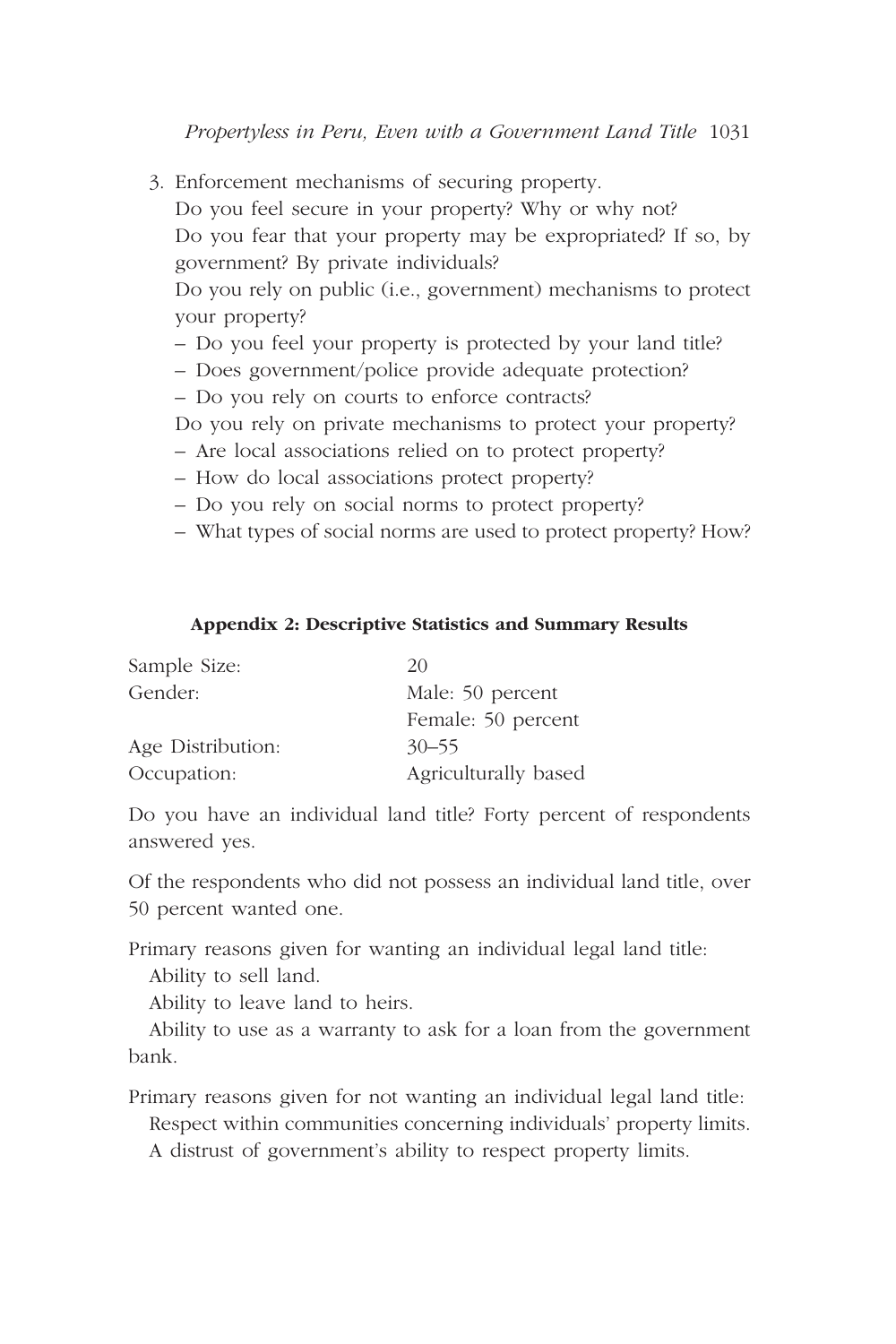What will you/would you do with a legal land title?

Use as a warranty to ask for a loan from the government bank.

Several respondents replied that a land title would increase their incentive to invest more in their property and to work harder, as they would be able to reap more of the benefits.

Could you obtain a loan from a government institution prior to receiving your land title?

One-hundred percent of respondents answered no.

Can you obtain one now?

Our respondents replied that now they had the ability to *apply* for a loan, but none had received one.

Could you obtain a loan from a private institution prior to receiving your land title? Can you receive one now?

Our respondents replied that private banks were willing to lend to them with or without a land title, but at higher rates of interest.

Is your land sufficient, or do you need additional collateral to receive a loan from a public or private institution?

More than half of our respondents replied that they would need additional collateral to receive a loan.

What will you/would you do with a loan?

Purchase seeds.

Purchase water.

Lease farming equipment.

Do you feel secure in your property?

One-hundred percent of our respondents indicated that they feared government expropriation of their property, with or without a legal land title.

One-hundred percent of our respondents indicated that they did not fear expropriation of their property from other individuals, with or without a legal land title.

Do you rely on public (i.e., government) mechanisms to protect your property?

One-hundred percent of our respondents answered no.